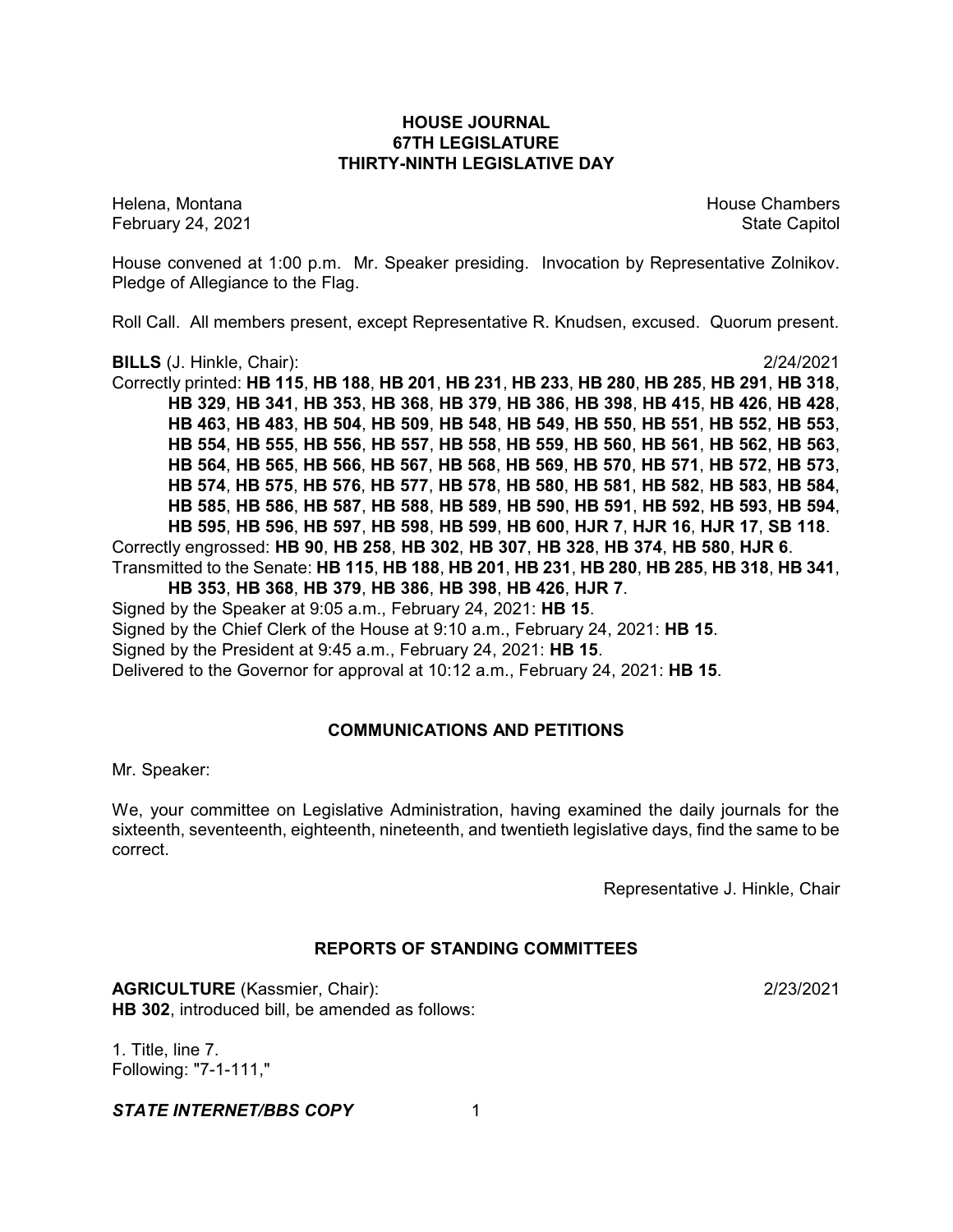Strike: "76-1-605,"

2. Page 1, line 19. Following: "brucellosis-free;" Insert: "and"

3. Page 1, line 21 through line 23. Strike: "; and" on line 21 through "chapter 1" on line 23

4. Page 4, line 8 through line 21. Strike: section 3 in its entirety Renumber: subsequent sections

And, as amended, do pass. Report adopted.

**HUMAN SERVICES** (Lenz, Chair): 2/22/2021 **HB 328**, introduced bill, be amended as follows:

1. Page 1, line 16. Strike: "select one or more" Insert: "provide a list of"

And, as amended, do pass. Report adopted.

**JUDICIARY** (Usher, Chair): 2/24/2021 **HB 258**, introduced bill, be amended as follows:

1. Title, line 4. Strike: "ANY" Insert: "A"

2. Title, line 6. Following: "DATE" Insert: "AND A RETROACTIVE APPLICABILITY DATE"

3. Page 1, line 19. Following: "regulation" Insert: "that is enacted, adopted, or becomes effective on or after January 1, 2021"

4. Page 1, line 20. Strike: "an existing" Insert: "a"

5. Page 1, line 20. Following: "law"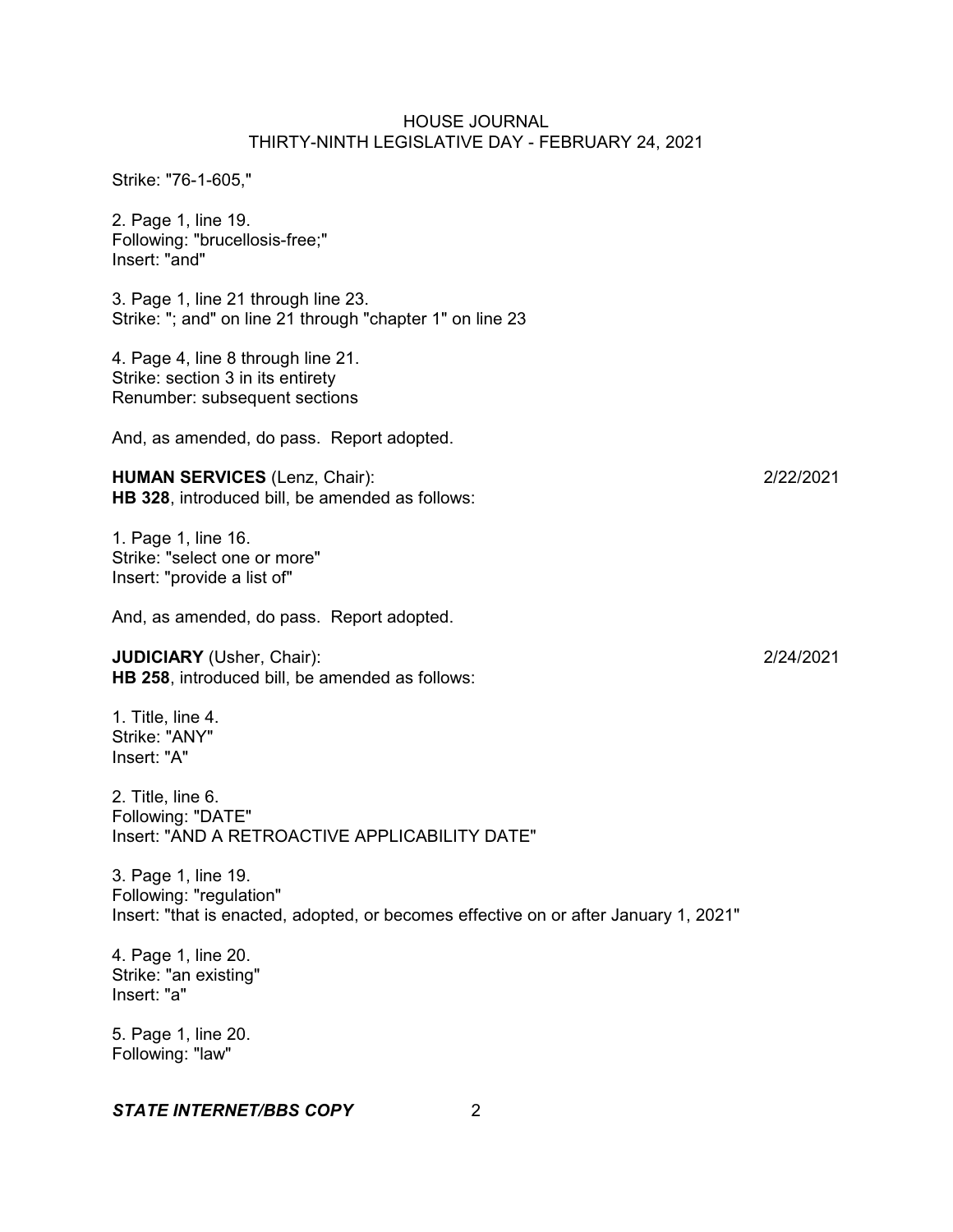Insert: "that existed on January 1, 2021,"

6. Page 2, line 9 through line 17. Strike: subsection (3) in its entirety Renumber: subsequent subsections

7. Page 2, line 19. Strike: "in an action that does not have the" Insert: ", communicating, or collaborating with a federal agency if the primary"

8. Page 2, line 20. Strike: "of enforcing" Insert: "is not: (a) law enforcement activity related to a federal ban; or (b) the investigation of a violation of"

9. Page 3.

Following: line 2

Insert: "NEW SECTION. **Section 8. Retroactive applicability.** [This act] applies retroactively, within the meaning of 1-2-109, to a federal law, executive order, rule, or regulation adopted or enacted on or after January 1, 2021, or a new and more restrictive interpretation of a law that existed on January 1, 2021."

And, as amended, do pass. Report adopted.

**HB 391**, do pass. Report adopted. **HB 406**, do pass. Report adopted. **HB 459**, do pass. Report adopted. **HB 472**, do pass. Report adopted. **HB 480**, do pass. Report adopted. **HB 539**, do pass. Report adopted. **HB 541**, do pass. Report adopted. **HB 578**, do pass. Report adopted.

| 2/23/2021 |
|-----------|
|           |
|           |
|           |
|           |
| 2/22/2021 |
| 2/24/2021 |
|           |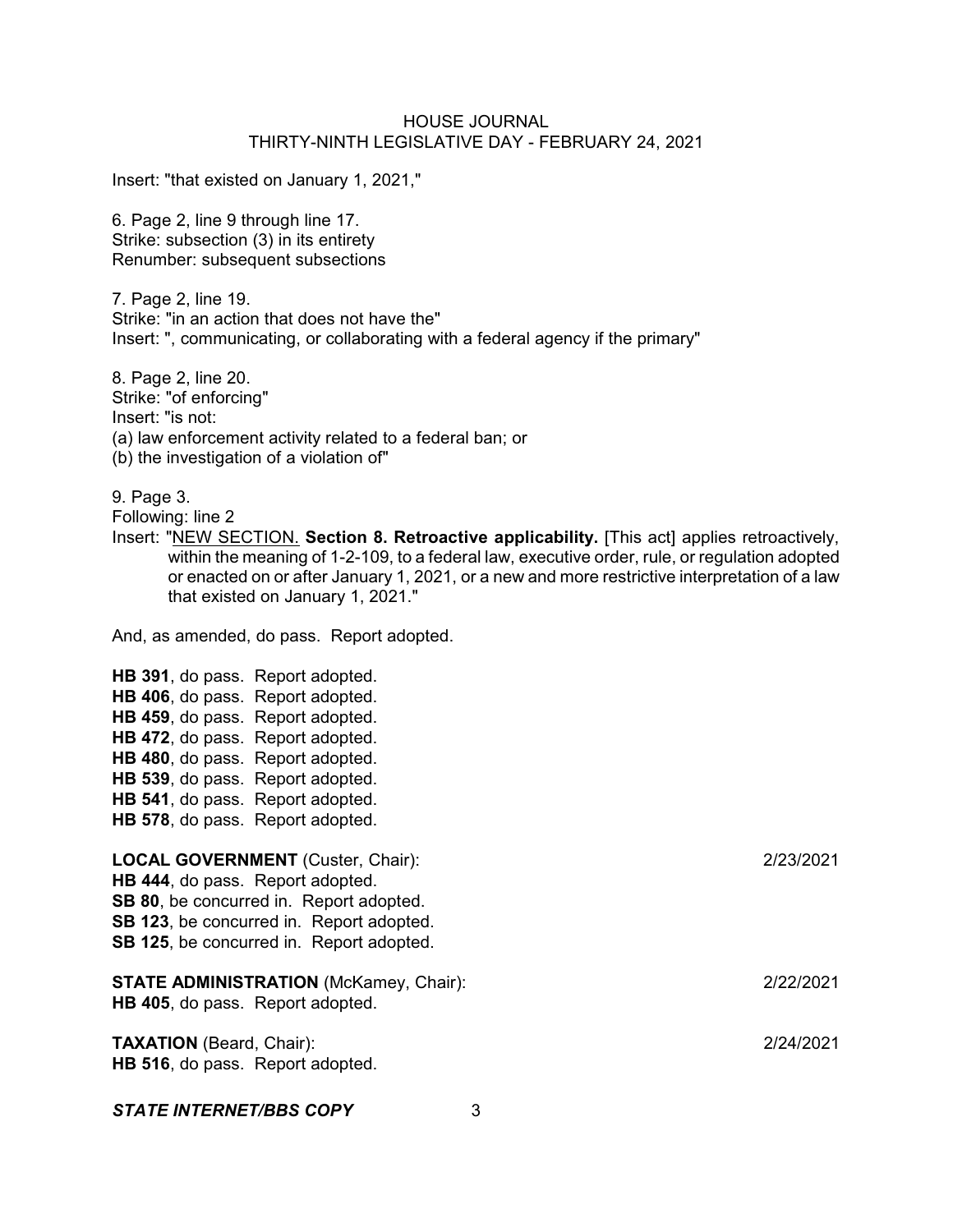**HJR 6**, introduced joint resolution, be amended as follows: 1. Page 1, line 25. Following: "(2) determine" Insert: ": (a)"

2. Page 1. Following: line 26 Insert: "(b) market and export opportunities; and (c) long-term interest rates and future investment strategies;"

3. Page 2, line 3 through line 4. Strike: "," on line 3 through "principal" on line 4

And, as amended, do pass. Report adopted.

# **MESSAGES FROM THE SENATE**

2/22/2021

**House bill** concurred in as amended and returned to the House for concurrence in Senate amendments:

| <b>MESSAGES FROM THE GOVERNOR</b>                                                                                                                                 |           |
|-------------------------------------------------------------------------------------------------------------------------------------------------------------------|-----------|
| <b>SJR 5, introduced by S. Webber</b>                                                                                                                             |           |
| Senate joint resolution passed and transmitted to the House for concurrence:                                                                                      | 2/22/2021 |
| <b>SB 7.</b> introduced by J. Cohenour<br>SB 60, introduced by P. Flowers<br><b>SB 136, introduced by S. Fitzpatrick</b><br>SB 207, introduced by J. Pomnichowski |           |
| <b>Senate bill</b> passed and transmitted to the House for concurrence:                                                                                           | 2/22/2021 |
| HB 103, introduced by W. Curdy                                                                                                                                    |           |

February 23, 2021

The Honorable Wylie Galt Speaker of the House State Capitol Helena, Montana 59620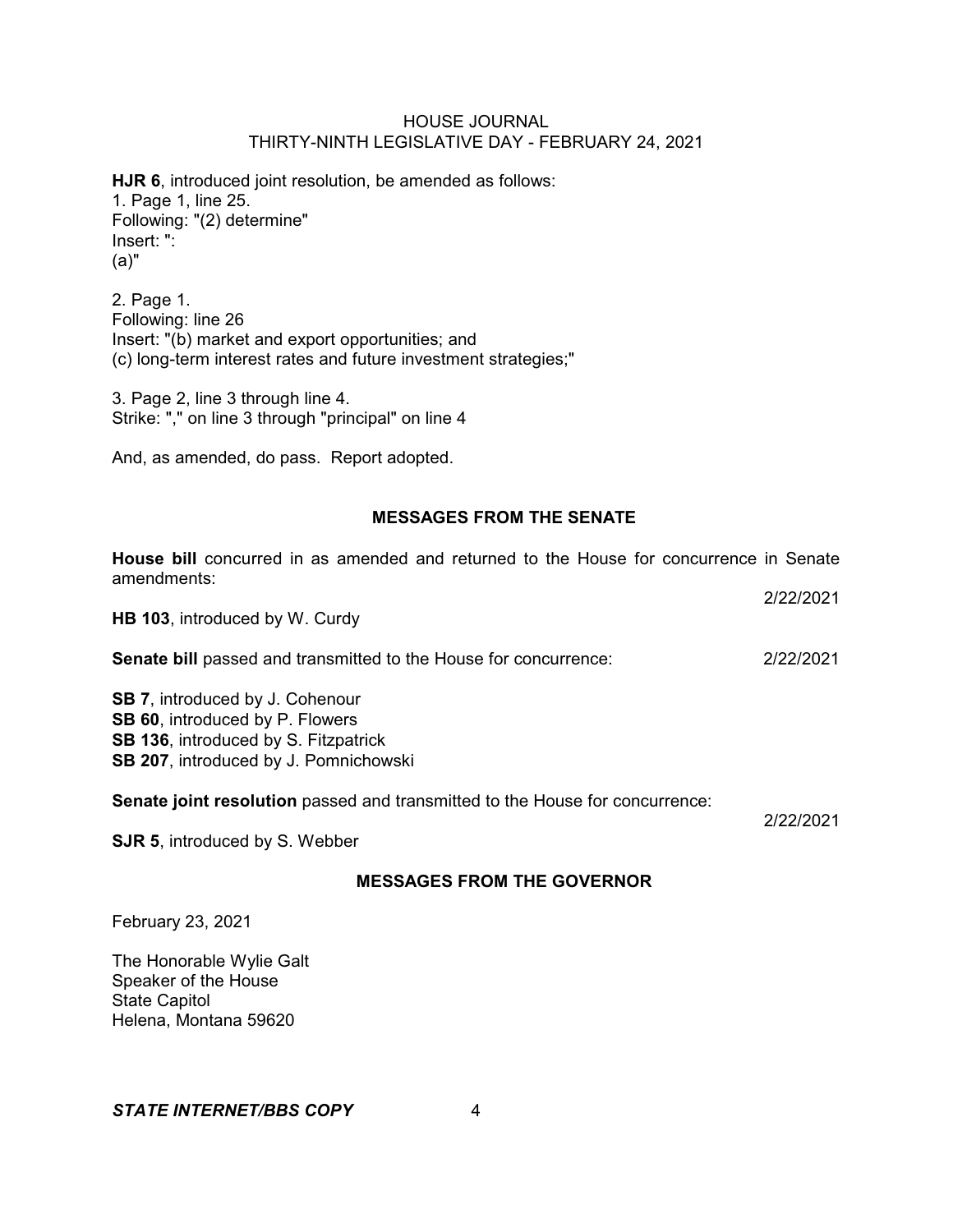Dear Speaker Galt:

On Tuesday, February 23, 2021, I signed the following bills:

House Bill 23 – Beard House Bill 26 – Funk House Bill 60 – Lenz House Bill 68 – Bertoglio House Bill 74 – Gillette House Bill 153 – Fitzgerald

The bills have been delivered to the Secretary of State's Office.

Sincerely,

GREG GIANFORTE Governor

# **FIRST READING AND COMMITMENT OF BILLS**

The following House bills were introduced, read first time, and referred to committees:

**HB 601**, introduced by D. Fern, D. Skees, referred to Human Services.

**HB 602**, introduced by M. Stromswold, C. Knudsen, referred to Judiciary.

**HB 603**, introduced by J. Trebas, referred to Judiciary.

**HB 604**, introduced by S. Novak, F. Garner, referred to State Administration.

**HB 605**, introduced by N. Duram, referred to Transportation.

**HB 606**, introduced by P. Fielder, S. Galloway, S. Gist, J. Schillinger, referred to Energy, Technology and Federal Relations.

**HB 607**, introduced by A. Olsen, referred to Energy, Technology and Federal Relations.

**HB 608**, introduced by S. Galloway, referred to Transportation.

The following House joint resolutions were introduced, read first time, and referred to committees:

**HJR 18**, introduced by R. Farris-Olsen, referred to Fish, Wildlife and Parks.

**HJR 19**, introduced by M. Bertoglio, A. Buckley, E. Buttrey, G. Custer, D. Fern, S. Gist,

S. Greef, E. Hill, B. Mercer, J. Schillinger, S. Vinton, K. Whitman, B. Gillespie, B. Molnar, referred to Human Services.

**HJR 20**, introduced by M. Noland, D. Bartel, D. Bedey, S. Berglee, M. Bertoglio, L. Brewster,

E. Buttrey, J. Carlson, N. Duram, P. Fielder, R. Fitzgerald, F. Fleming, G. Frazer, J. Fuller,

S. Galloway, F. Garner, J. Gillette, S. Greef, E. Hill, C. Hinkle, J. Hinkle, K. Holmlund, L. Jones,

S. Kerns, R. Knudsen, D. Lenz, B. Ler, D. Loge, M. Malone, B. Mercer, B. Mitchell, F. Nave,

J. Patelis, B. Phalen, B. Putnam, J. Read, A. Regier, M. Regier, L. Reksten, V. Ricci, J. Schillinger,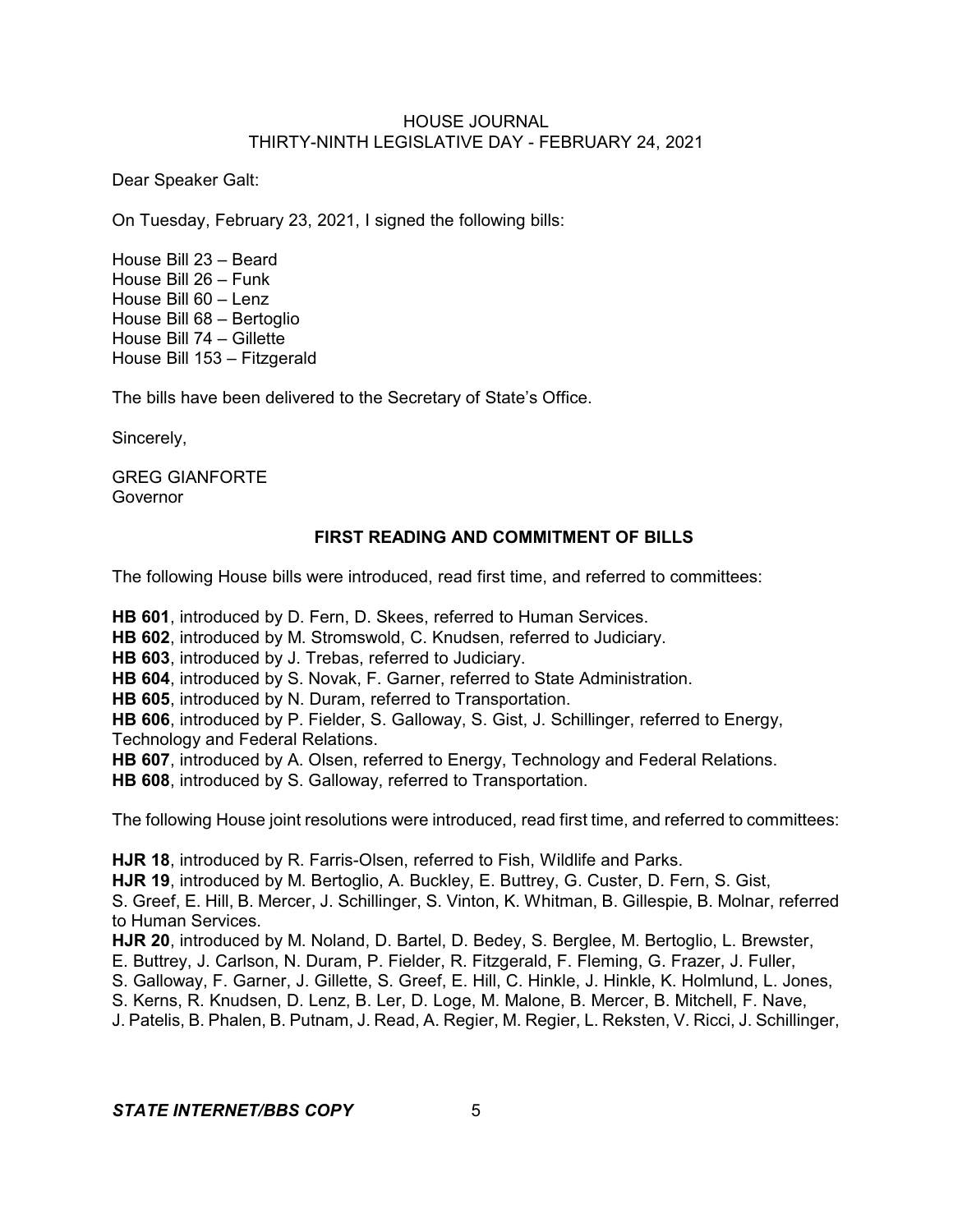K. Seekins-Crowe, L. Sheldon-Galloway, D. Skees, M. Stromswold, J. Trebas, B. Tschida, B. Usher, T. Welch, B. Brown, S. Fitzpatrick, C. Friedel, B. Gillespie, C. Glimm, S. Hinebauch, D. Kary, B. Keenan, T. Manzella, B. Molnar, K. Regier, referred to Business and Labor.

The following Senate bills were introduced, read first time, and referred to committees:

**SB 7**, introduced by J. Cohenour (by request of the Revenue Interim Committee), referred to Taxation.

**SB 60**, introduced byP. Flowers (by request of the Environmental Quality Council), referred to Fish, Wildlife and Parks.

**SB 136**, introduced by S. Fitzpatrick, referred to Natural Resources.

**SB 207**, introduced by J. Pomnichowski, E. Buttrey, E. McClafferty, B. Bennett, M. Blasdel,

J. Cohenour, G. Hertz, T. Jacobson, W. Galt, C. Pope, S. Webber, E. Boldman, S. Morigeau,

J. Gross, R. Farris-Olsen, M. Sweeney, P. Flowers, referred to Business and Labor.

The following Senate joint resolution was introduced, read first time, and referred to committee:

**SJR 5**, introduced by S. Webber, referred to Transportation.

# **SECOND READING OF BILLS (COMMITTEE OF THE WHOLE)**

Majority Leader Vinton moved the House resolve itself into a Committee of the Whole for consideration of business on second reading. Motion carried. Representative Tschida in the chair.

Mr. Speaker: We, your Committee of the Whole, having had under consideration business on second reading, recommend as follows:

**HB 255** - Representative Brewster moved **HB 255** do pass. Motion carried as follows:

Yeas: Anderson, Bartel, Beard, Bedey, Berglee, Bertoglio, Binkley, Bishop, Brewster, Buckley, Buttrey, Caferro, Carlson, Custer, Dooling, Dunwell, Duram, Farris-Olsen, Fern, Fielder, Fitzgerald, Fleming, Frazer, Fuller, Funk, Galloway, Garner, Gillette, Gist, Greef, Gunderson, Hamilton, Harvey, Hawk, Hill, Hinkle J, Holmlund, Hopkins, Jones, Karjala, Kassmier, Keane, Kelker, Kerns, Knudsen C,Kortum, Lenz, Ler, Loge, Malone, Marler, Marshall, McKamey, Mercer, Mitchell, Moore, Nave, Noland, Novak, Patelis, Phalen, Putnam, Read, Regier A, Regier M, Reksten, Ricci, Running Wolf, Schillinger, Seekins-Crowe, Sheldon-Galloway, Skees, Smith, Stafman, Stewart Peregoy, Stromswold, Tenenbaum, Thane, Trebas, Tschida, Usher, Vinton, Walsh, Weatherwax, Welch, Whiteman Pena, Whitman, Windy Boy, Zolnikov, Mr. Speaker. Total 90

Nays: Abbott, Curdy, France, Hayman, Hinkle C, Keogh, Kerr-Carpenter, Olsen, Sullivan. Total 9

Voted absentee: None.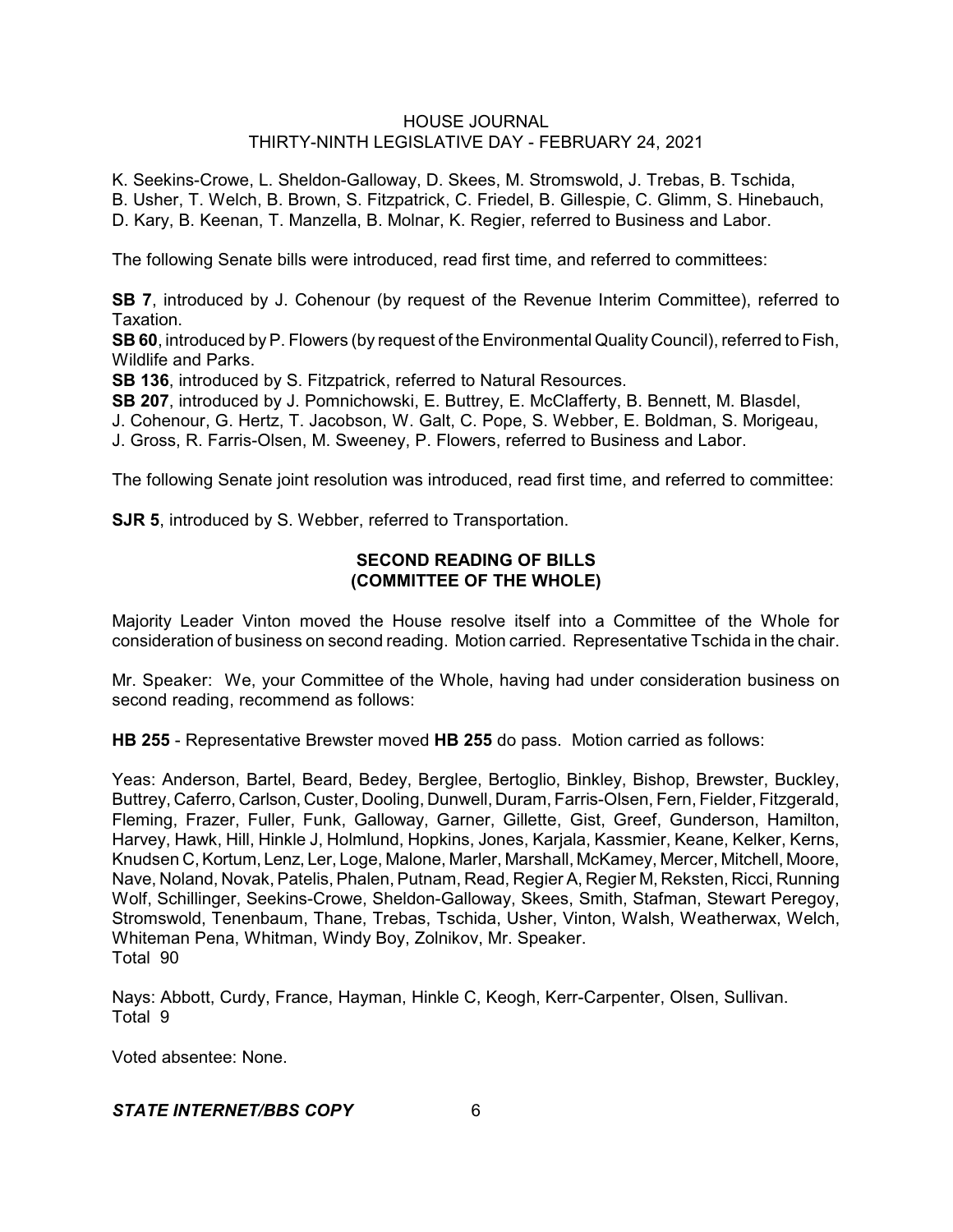Excused: Knudsen R. Total 1

Absent or not voting: None. Total 0

**HB 307** - Representative Gillette moved **HB 307** do pass.

**HB 307** - Representative Gillette moved **HB 307**, second reading copy, be amended as follows:

1. Page 1, line 11 through line 12. **Strike:** "**Duty**" on line 11 through "**child**" on line 12 **Insert:** "**Duties of parents to maintain children**"

2. Page 1, line 12. **Strike:** "parent" **Insert:** "father and the mother"

3. Page 1, line 12. **Strike:** "adult child" **Insert:** "person"

4. Page 1, line 13. **Strike:** "adult child" **Insert:** "person"

Amendment adopted as follows:

Yeas: Abbott, Anderson, Bartel, Beard, Bedey, Berglee, Bertoglio, Binkley, Bishop, Brewster, Buckley, Buttrey, Caferro, Carlson, Curdy, Custer, Dooling, Dunwell, Duram, Farris-Olsen, Fern, Fielder, Fitzgerald, Fleming, France, Frazer, Fuller, Funk, Galloway, Garner, Gillette, Gist, Greef, Gunderson, Hamilton, Harvey, Hawk, Hayman, Hill, Hinkle C, Hinkle J, Holmlund, Hopkins, Jones, Karjala, Kassmier, Keane, Kelker, Keogh, Kerns, Kerr-Carpenter, Knudsen C, Kortum, Lenz, Ler, Loge, Malone, Marler, Marshall, McKamey, Mercer, Mitchell, Moore, Noland, Novak, Olsen, Patelis, Phalen, Putnam, Read, Regier A, Regier M, Reksten, Ricci, Running Wolf, Schillinger, Seekins-Crowe, Sheldon-Galloway, Skees, Smith, Stafman, Stewart Peregoy, Stromswold, Sullivan, Tenenbaum, Thane, Trebas, Tschida, Usher, Vinton, Walsh, Weatherwax, Welch, Whiteman Pena, Whitman, Windy Boy, Zolnikov, Mr. Speaker. Total 98

Nays: Nave. Total 1

Voted absentee: None.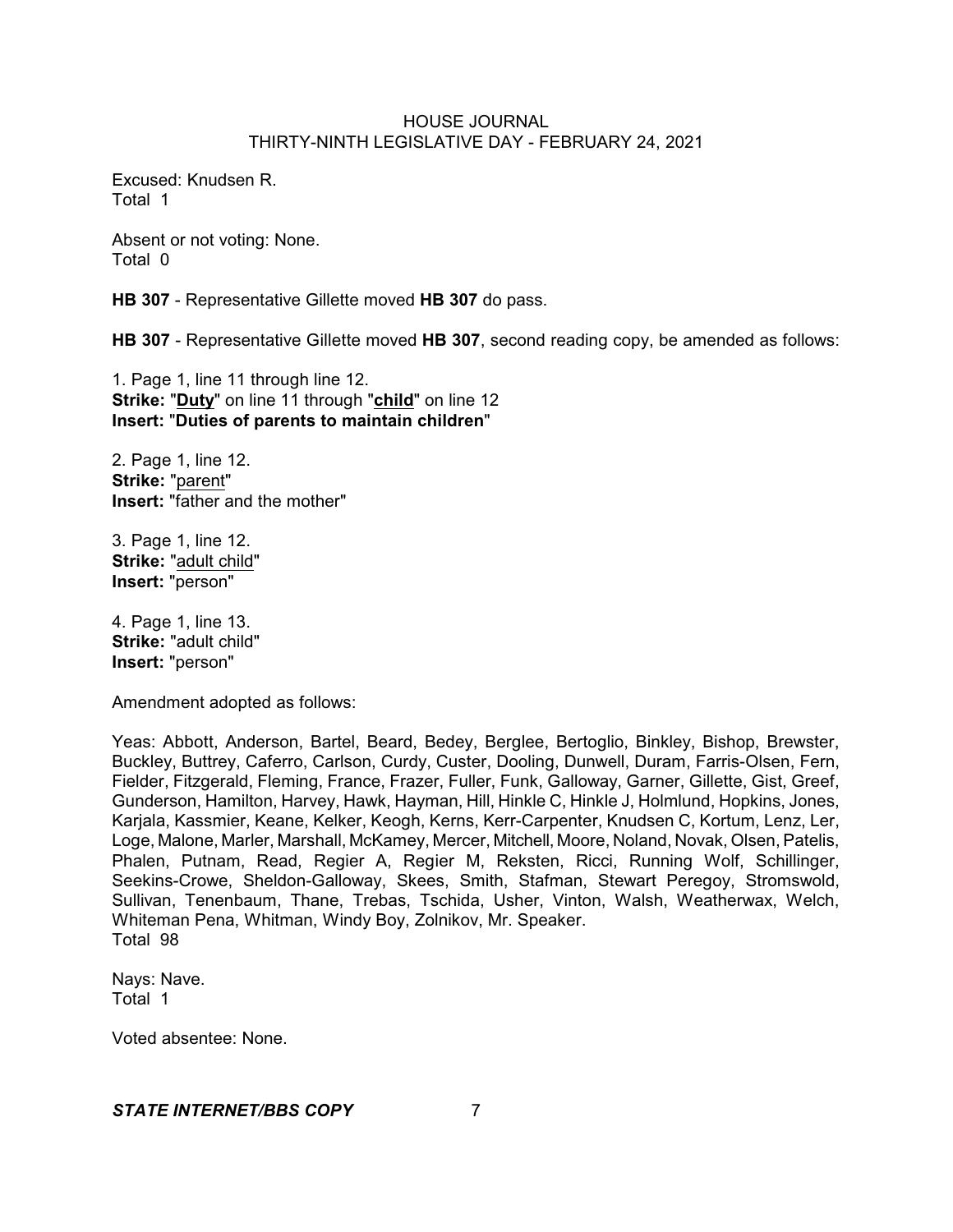Excused: Knudsen R. Total 1

Absent or not voting: None. Total 0

**HB 307** - Representative Gillette moved **HB 307**, as amended, do pass. Motion carried as follows:

Yeas: Abbott, Anderson, Bartel, Beard, Bedey, Berglee, Bertoglio, Binkley, Bishop, Brewster, Buckley, Buttrey, Caferro, Carlson, Curdy, Custer, Dooling, Dunwell, Duram, Farris-Olsen, Fern, Fielder, Fitzgerald, Fleming, France, Frazer, Fuller, Funk, Galloway, Garner, Gillette, Gist, Greef, Gunderson, Hamilton, Harvey, Hawk, Hill, Hinkle C, Hinkle J, Holmlund, Hopkins, Jones, Karjala, Kassmier, Keane, Kelker, Keogh, Kerns, Kerr-Carpenter, Knudsen C, Kortum, Lenz, Ler, Loge, Malone, Marler, Marshall, McKamey, Mercer, Mitchell, Moore, Noland, Novak, Patelis, Phalen, Putnam, Read, Regier A, Regier M, Reksten, Ricci, Running Wolf, Schillinger, Seekins-Crowe, Sheldon-Galloway, Skees, Stafman, Stewart Peregoy, Stromswold, Sullivan, Tenenbaum, Thane, Trebas, Tschida, Usher, Vinton, Walsh, Weatherwax, Welch, Whiteman Pena, Whitman, Windy Boy, Zolnikov, Mr. Speaker. Total 95

Nays: Hayman, Nave, Olsen, Smith. Total 4

Voted absentee: None.

Excused: Knudsen R. Total 1

Absent or not voting: None. Total 0

**HB 362** - Representative Fitzgerald moved **HB 362** do pass. Motion carried as follows:

Yeas: Abbott, Anderson, Bartel, Beard, Bedey, Berglee, Bertoglio, Binkley, Bishop, Brewster, Buckley, Buttrey, Caferro, Carlson, Curdy, Custer, Dooling, Dunwell, Duram, Farris-Olsen, Fern, Fielder, Fitzgerald, Fleming, France, Frazer, Fuller, Funk, Galloway, Garner, Gillette, Gist, Greef, Gunderson, Hamilton, Harvey, Hawk, Hayman, Hill, Hinkle C, Hinkle J, Holmlund, Hopkins, Jones, Karjala, Kassmier, Keane, Kelker, Keogh, Kerns, Kerr-Carpenter, Knudsen C, Kortum, Lenz, Ler, Loge, Malone, Marler, Marshall, McKamey, Mercer, Mitchell, Moore, Nave, Noland, Novak, Olsen, Patelis, Phalen, Putnam, Read, Regier A, Regier M, Reksten, Ricci, Running Wolf, Schillinger, Seekins-Crowe, Sheldon-Galloway, Skees, Smith, Stafman, Stewart Peregoy, Stromswold, Sullivan, Tenenbaum, Thane, Trebas, Tschida, Usher, Vinton, Walsh, Weatherwax, Welch, Whiteman Pena, Whitman, Windy Boy, Zolnikov, Mr. Speaker. Total 99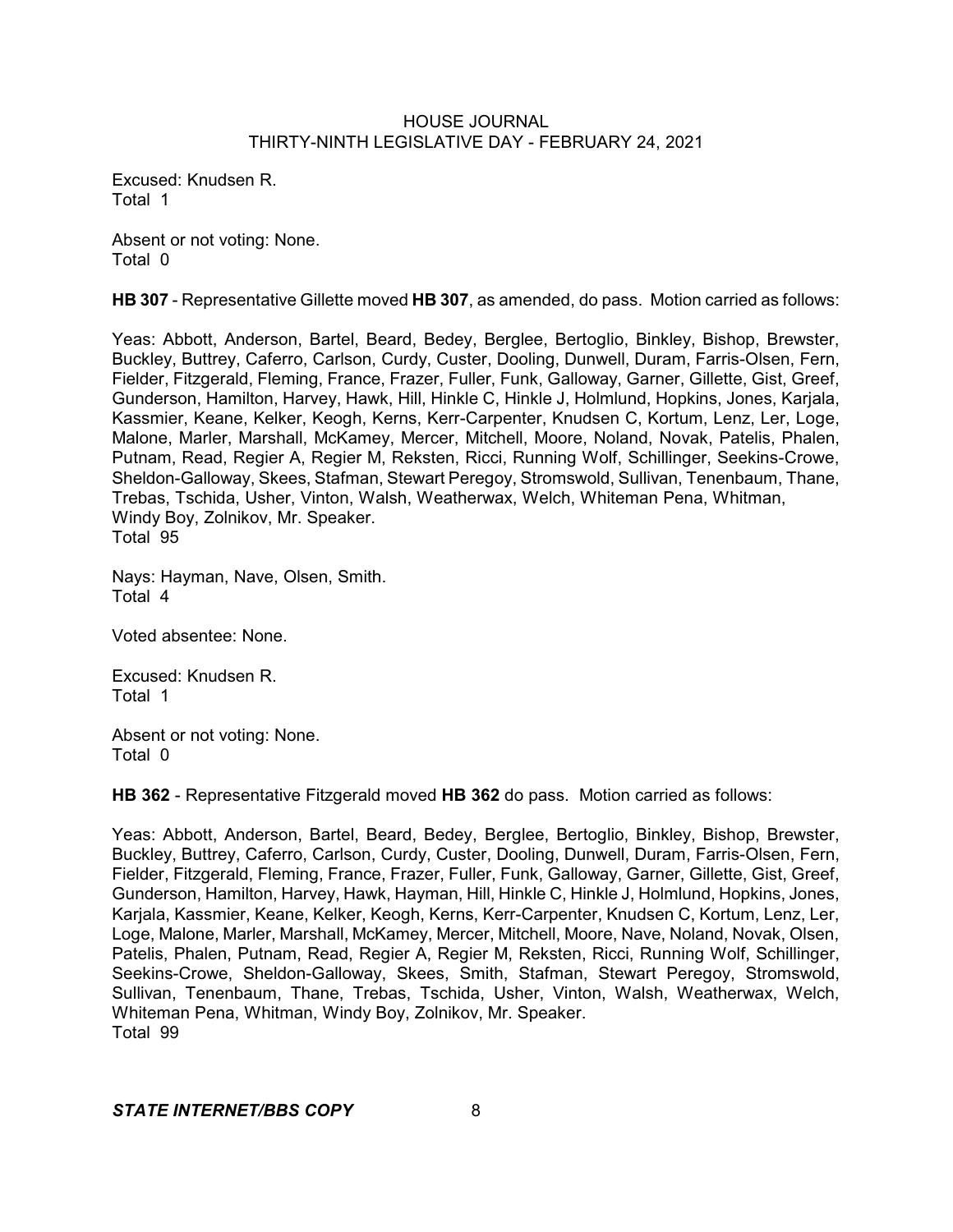Nays: None. Total 0

Voted absentee: None.

Excused: Knudsen R. Total 1

Absent or not voting: None. Total 0

**HB 380** - Representative Seekins-Crowe moved **HB 380** do pass. Motion carried as follows:

Yeas: Anderson, Bartel, Beard, Bedey, Berglee, Bertoglio, Binkley, Brewster, Buttrey, Carlson, Custer, Dooling, Duram, Fielder, Fitzgerald, Fleming, Frazer, Fuller, Galloway, Garner, Gillette, Gist, Greef, Gunderson, Hill, Hinkle C, Hinkle J, Holmlund, Hopkins, Jones, Kassmier, Kerns, Knudsen C, Lenz, Ler, Loge, Malone, Marshall, McKamey, Mercer, Mitchell, Moore, Nave, Noland, Patelis, Phalen, Read, Regier A, Regier M, Reksten, Ricci, Schillinger, Seekins-Crowe, Sheldon-Galloway, Skees, Stromswold, Trebas, Tschida, Usher, Vinton, Walsh, Welch, Whitman, Zolnikov, Mr. Speaker.

Total 65

Nays: Abbott, Bishop, Buckley, Caferro, Curdy, Dunwell, Farris-Olsen, Fern, France, Funk, Hamilton, Harvey, Hawk, Hayman, Karjala, Keane, Kelker, Keogh, Kerr-Carpenter, Kortum, Marler, Novak, Olsen, Putnam, Running Wolf, Smith, Stafman, Stewart Peregoy, Sullivan, Tenenbaum, Thane, Weatherwax, Whiteman Pena, Windy Boy. Total 34

Voted absentee: None.

Excused: Knudsen R. Total 1

Absent or not voting: None. Total 0

**HB 393** - Representative Gillette moved **HB 393** do pass. Motion carried as follows:

Yeas: Abbott, Anderson, Bartel, Beard, Bedey, Berglee, Bertoglio, Binkley, Bishop, Brewster, Buckley, Buttrey, Caferro, Carlson, Curdy, Custer, Dooling, Dunwell, Duram, Fern, Fielder, Fitzgerald, Fleming, France, Frazer, Fuller, Funk, Galloway, Garner, Gillette, Gist, Greef, Gunderson, Harvey, Hawk, Hill, Hinkle C, Hinkle J, Holmlund, Hopkins, Jones, Kassmier, Keane, Kelker, Keogh, Kerns, Kerr-Carpenter, Knudsen C, Lenz, Ler, Loge, Malone, Marler, Marshall, McKamey, Mercer, Mitchell, Moore, Noland, Novak, Patelis, Phalen, Putnam, Read, Regier A, Regier M, Reksten, Ricci, Running Wolf, Schillinger, Seekins-Crowe, Sheldon-Galloway, Skees,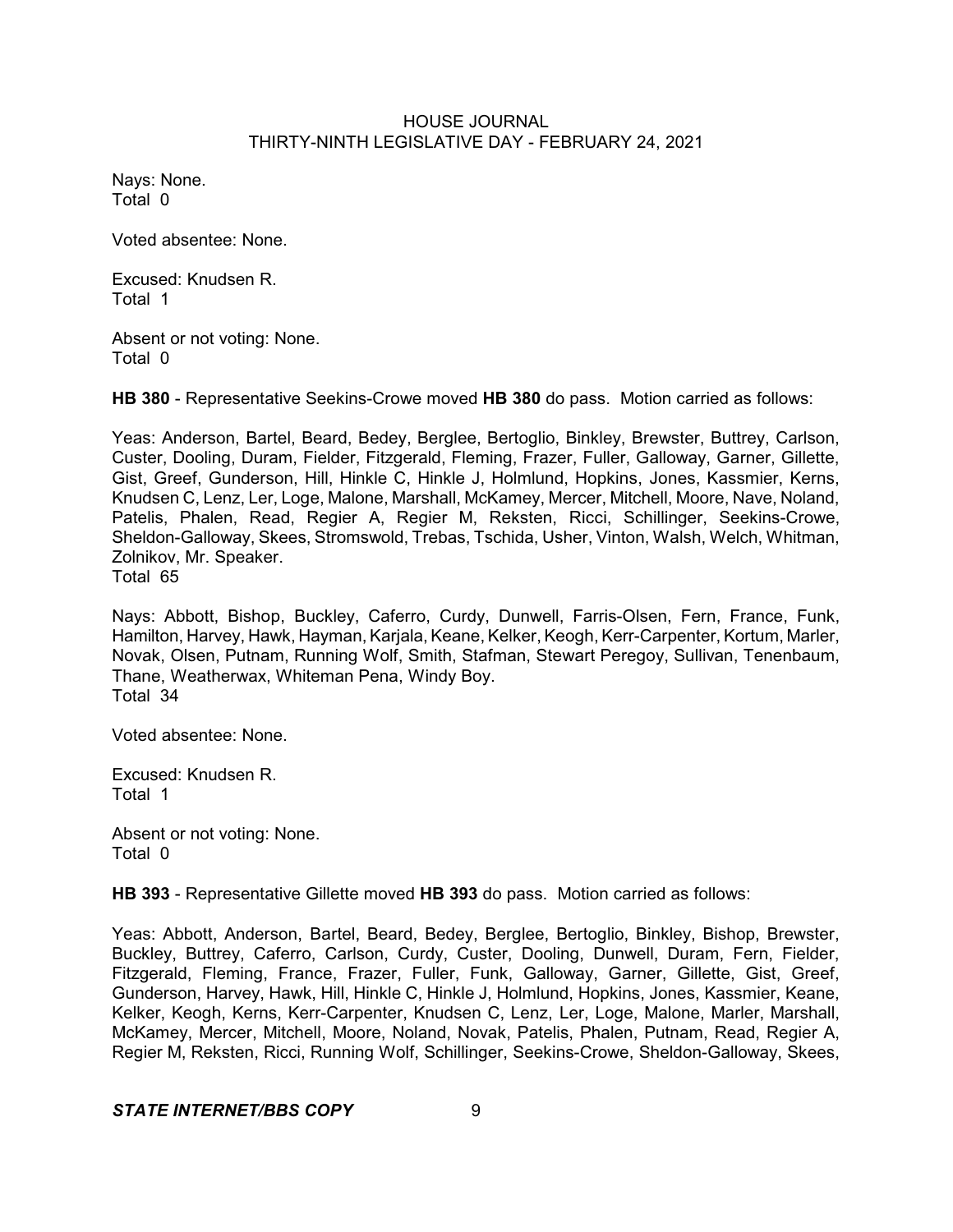Smith, Stafman, Stewart Peregoy, Stromswold, Sullivan, Tenenbaum, Thane, Trebas, Tschida, Usher, Vinton, Walsh, Weatherwax, Welch, Whiteman Pena, Whitman, Windy Boy, Zolnikov, Mr. Speaker. Total 92

Nays: Farris-Olsen, Hamilton, Hayman, Karjala, Kortum, Nave, Olsen. Total 7

Voted absentee: None.

Excused: Knudsen R. Total 1

Absent or not voting: None. Total 0

**HB 401** - Representative Galloway moved **HB 401** do pass. Motion carried as follows:

Yeas: Anderson, Bartel, Beard, Bedey, Berglee, Bertoglio, Binkley, Brewster, Buttrey, Carlson, Custer, Dooling, Duram, Fielder, Fitzgerald, Fleming, Frazer, Fuller, Galloway, Garner, Gillette, Gist, Greef, Gunderson, Hill, Hinkle C, Hinkle J, Holmlund, Hopkins, Jones, Kassmier, Kerns, Knudsen C, Lenz, Ler, Loge, Malone, Marshall, McKamey, Mercer, Mitchell, Moore, Nave, Noland, Patelis, Phalen, Putnam, Read, Regier A, Regier M, Reksten, Ricci, Schillinger, Seekins-Crowe, Sheldon-Galloway, Skees, Stromswold, Trebas, Tschida, Usher, Vinton, Walsh, Welch, Whitman, Zolnikov, Mr. Speaker.

Total 66

Nays: Abbott, Bishop, Buckley, Caferro, Curdy, Dunwell, Farris-Olsen, Fern, France, Funk, Hamilton, Harvey, Hawk, Hayman, Karjala, Keane, Kelker, Keogh,Kerr-Carpenter, Kortum, Marler, Novak, Olsen, Running Wolf, Smith, Stafman, Stewart Peregoy, Sullivan, Tenenbaum, Thane, Weatherwax, Whiteman Pena, Windy Boy. Total 33

Voted absentee: None.

Excused: Knudsen R. Total 1

Absent or not voting: None. Total 0

**HB 407** - Representative Noland moved **HB 407** do pass. Motion carried as follows:

Yeas: Anderson, Bartel, Beard, Bedey, Berglee, Bertoglio, Binkley, Brewster, Buttrey, Carlson, Custer, Dooling, Duram, Fielder, Fitzgerald, Fleming, Frazer, Fuller, Galloway, Garner, Gillette,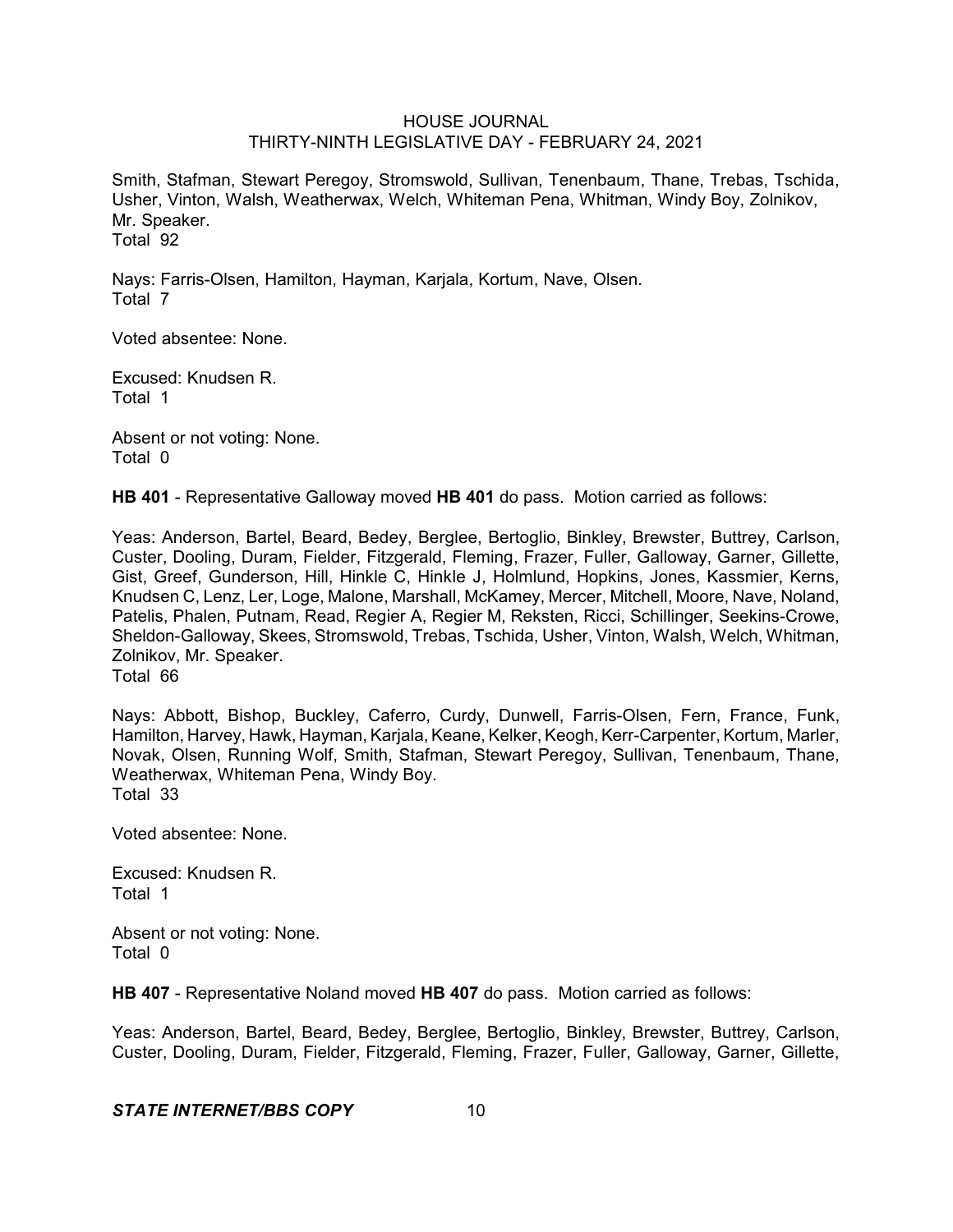Gist, Greef, Gunderson, Hill, Hinkle C, Hinkle J, Holmlund, Hopkins, Jones, Kassmier, Kerns, Knudsen C, Lenz, Ler, Loge, Malone, Marshall, McKamey, Mercer, Mitchell, Moore, Nave, Noland, Patelis, Phalen, Read, Regier A, Regier M, Ricci, Schillinger, Seekins-Crowe, Sheldon-Galloway, Skees, Stromswold, Trebas, Tschida, Usher, Vinton, Walsh, Welch, Whitman, Zolnikov, Mr. Speaker. Total 64

Nays: Abbott, Bishop, Buckley, Caferro, Curdy, Dunwell, Farris-Olsen, Fern, France, Funk, Hamilton, Harvey, Hawk, Hayman, Karjala, Keane, Kelker, Keogh, Kerr-Carpenter, Kortum, Marler, Novak, Olsen, Putnam, Reksten, Running Wolf, Smith, Stafman, Stewart Peregoy, Sullivan, Tenenbaum, Thane, Weatherwax, Whiteman Pena, Windy Boy. Total 35

Voted absentee: None.

Excused: Knudsen R. Total 1

Absent or not voting: None. Total 0

**HB 416** - Representative Lenz moved **HB 416** do pass. Motion carried as follows:

Yeas: Anderson, Beard, Bedey, Berglee, Bertoglio, Brewster, Buttrey, Carlson, Custer, Dooling, Fielder, Fitzgerald, Fleming, Frazer, Fuller, Galloway, Garner, Gillette, Gist, Greef, Gunderson, Hill, Hinkle C, Hinkle J, Holmlund, Hopkins, Jones, Kassmier, Kerns, Knudsen C, Lenz, Ler, Loge, Malone, Marshall, McKamey, Mitchell, Nave, Noland, Patelis, Phalen, Read, Regier A, Reksten, Ricci, Seekins-Crowe, Sheldon-Galloway, Skees, Stromswold, Tenenbaum, Trebas, Tschida, Usher, Vinton, Walsh, Welch, Whitman, Zolnikov, Mr. Speaker. Total 59

Nays: Abbott, Bartel, Binkley, Bishop, Buckley, Caferro, Curdy, Dunwell, Duram, Farris-Olsen, Fern, France, Funk, Hamilton, Harvey, Hawk, Hayman, Karjala, Keane, Kelker, Keogh, Kerr-Carpenter, Kortum, Marler, Mercer, Moore, Novak, Olsen, Putnam, Regier M, Running Wolf, Schillinger, Smith, Stafman, Stewart Peregoy, Sullivan, Thane, Weatherwax, Whiteman Pena, Windy Boy. Total 40

Voted absentee: None.

Excused: Knudsen R. Total 1

Absent or not voting: None. Total 0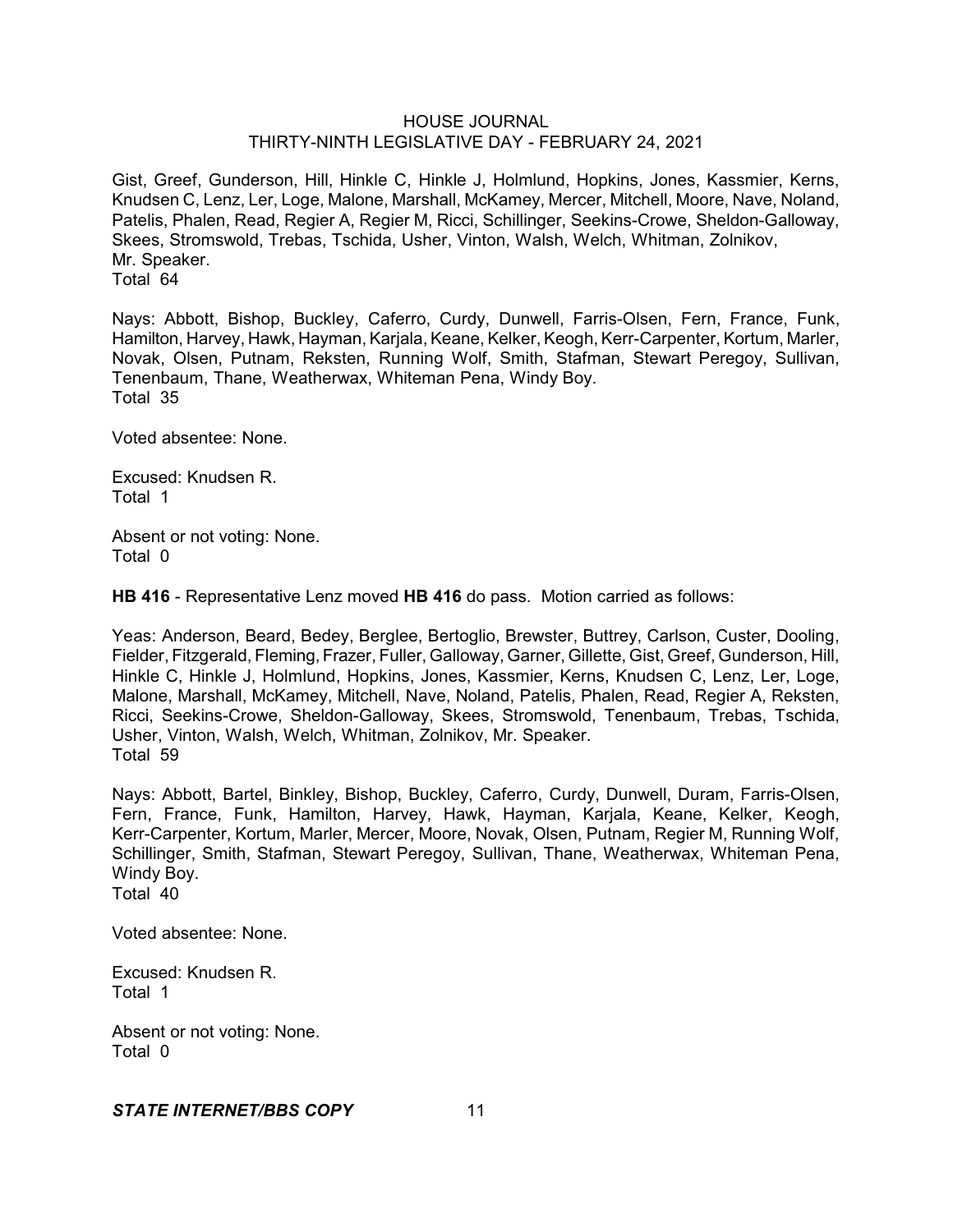**HB 427** - Representative Fuller moved **HB 427** do pass. Motion carried as follows:

Yeas: Anderson, Bartel, Beard, Bedey, Berglee, Bertoglio, Binkley, Brewster, Buttrey, Carlson, Dooling, Duram, Fielder, Fitzgerald, Fleming, Fuller, Galloway, Gillette, Gist, Greef, Gunderson, Hill, Hinkle C, Hinkle J, Holmlund, Jones, Kassmier, Kerns, Knudsen C, Lenz, Ler, Loge, Malone, Marshall, McKamey, Mercer, Mitchell, Moore, Nave, Noland, Patelis, Phalen, Read, Regier A, Regier M, Reksten, Ricci, Schillinger, Seekins-Crowe, Sheldon-Galloway, Skees, Trebas, Tschida, Usher, Vinton, Welch, Whitman, Zolnikov, Mr. Speaker. Total 59

Nays: Abbott, Bishop, Buckley, Caferro, Curdy, Custer, Dunwell, Farris-Olsen, Fern, France, Frazer, Funk, Garner, Hamilton, Harvey, Hawk, Hayman, Hopkins, Karjala, Keane, Kelker, Keogh, Kerr-Carpenter, Kortum, Marler, Novak, Olsen, Putnam, Running Wolf, Smith, Stafman, Stewart Peregoy, Stromswold, Sullivan, Tenenbaum, Thane, Walsh, Weatherwax, Whiteman Pena, Windy Boy. Total 40

Voted absentee: None.

Excused: Knudsen R. Total 1

Absent or not voting: None. Total 0

**HB 429** - Representative Jones moved **HB 429** do pass. Motion carried as follows:

Yeas: Anderson, Bartel, Beard, Bedey, Berglee, Bertoglio, Binkley, Brewster, Buttrey, Carlson, Custer, Dooling, Duram, Fern, Fielder, Fitzgerald, Fleming, Frazer, Fuller, Galloway, Garner, Gillette, Gist, Greef, Gunderson, Hamilton, Hill, Hinkle C, Hinkle J, Holmlund, Hopkins, Jones, Kassmier, Kerns, Kerr-Carpenter, Knudsen C, Lenz, Ler, Loge, Malone, Marshall, McKamey, Mercer, Mitchell, Moore, Nave, Noland, Patelis, Phalen, Putnam, Read, Regier A, Regier M, Reksten, Ricci, Running Wolf, Schillinger, Seekins-Crowe, Sheldon-Galloway, Skees, Stromswold, Trebas, Tschida, Usher, Vinton, Walsh, Welch, Whitman, Windy Boy, Zolnikov, Mr. Speaker. Total 71

Nays: Abbott, Bishop, Buckley, Caferro, Curdy, Dunwell, Farris-Olsen, France, Funk, Harvey, Hawk, Hayman, Karjala, Keane, Kelker, Keogh, Kortum, Marler, Novak, Olsen, Smith, Stafman, Stewart Peregoy, Sullivan, Tenenbaum, Thane, Weatherwax, Whiteman Pena. Total 28

Voted absentee: None.

Excused: Knudsen R. Total 1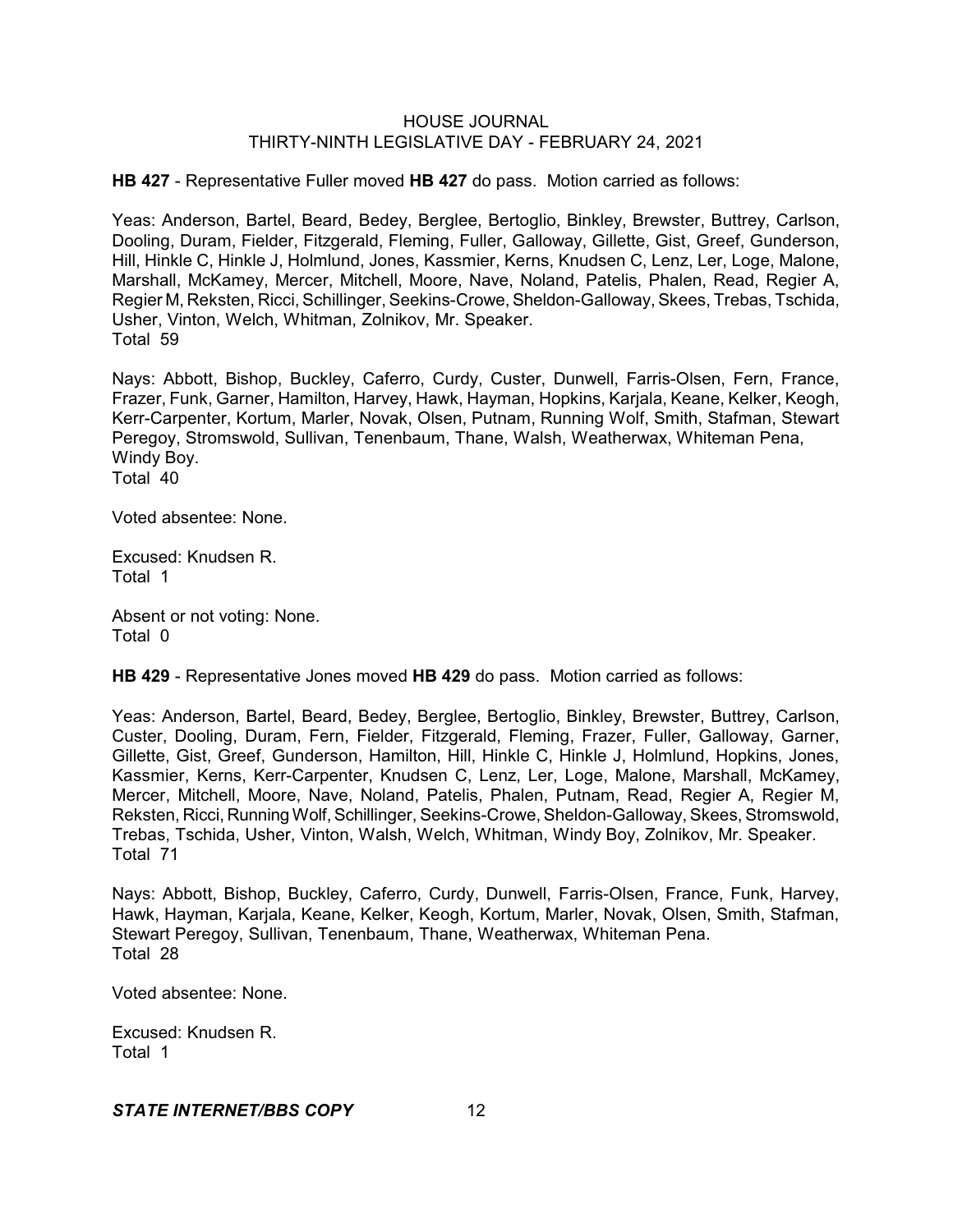Absent or not voting: None. Total 0

**HB 430** - Representative Whitman moved **HB 430** do pass. Motion carried as follows:

Yeas: Anderson, Bartel, Beard, Bedey, Berglee, Bertoglio, Binkley, Brewster, Buttrey, Carlson, Custer, Dooling, Duram, Fielder, Fitzgerald, Fleming, Frazer, Fuller, Galloway, Garner, Gillette, Gist, Greef, Gunderson, Hill, Hinkle C, Hinkle J, Holmlund, Hopkins, Jones, Kassmier, Kerns, Knudsen C, Lenz, Ler, Loge, Malone, Marshall, McKamey, Mercer, Mitchell, Moore, Nave, Noland, Patelis, Phalen, Putnam, Read, Regier A, Regier M, Reksten, Ricci, Schillinger, Seekins-Crowe, Sheldon-Galloway, Skees, Smith, Stromswold, Trebas, Tschida, Usher, Vinton, Walsh, Welch, Whitman, Zolnikov, Mr. Speaker.

Total 67

Nays: Abbott, Bishop, Buckley, Caferro, Curdy, Dunwell, Fern, France, Funk, Hamilton, Harvey, Hawk, Hayman, Karjala, Keane, Kelker, Keogh, Kerr-Carpenter, Kortum, Marler, Novak, Olsen, Running Wolf, Stewart Peregoy, Sullivan, Tenenbaum, Thane, Weatherwax, Whiteman Pena, Windy Boy. Total 30

Voted absentee: None.

Excused: Knudsen R. Total 1

Absent or not voting: Farris-Olsen, Stafman. Total 2

**HB 436** - Representative Kerns moved **HB 436** do pass. Motion carried as follows:

Yeas: Anderson, Bartel, Beard, Bedey, Berglee, Bertoglio, Binkley, Brewster, Buttrey, Carlson, Custer, Dooling, Duram, Fielder, Fitzgerald, Fleming, Frazer, Fuller, Galloway, Garner, Gillette, Gist, Greef, Gunderson, Hill, Hinkle C, Hinkle J, Holmlund, Hopkins, Jones, Kassmier, Kerns, Knudsen C, Lenz, Ler, Loge, Malone, Marshall, Mercer, Mitchell, Moore, Nave, Noland, Patelis, Phalen, Putnam, Read, Regier A, Regier M, Reksten, Ricci, Schillinger, Seekins-Crowe, Sheldon-Galloway, Skees, Stromswold, Trebas, Tschida, Usher, Vinton, Walsh, Welch, Whitman, Zolnikov, Mr. Speaker. Total 65

Nays: Abbott, Bishop, Buckley, Caferro, Curdy, Dunwell, Farris-Olsen, Fern, France, Funk, Hamilton, Harvey, Hawk, Hayman, Karjala, Keane, Kelker, Keogh, Kerr-Carpenter, Kortum, Marler, McKamey, Novak, Olsen, Running Wolf, Smith, Stafman, Stewart Peregoy, Sullivan, Tenenbaum, Thane, Weatherwax, Whiteman Pena, Windy Boy. Total 34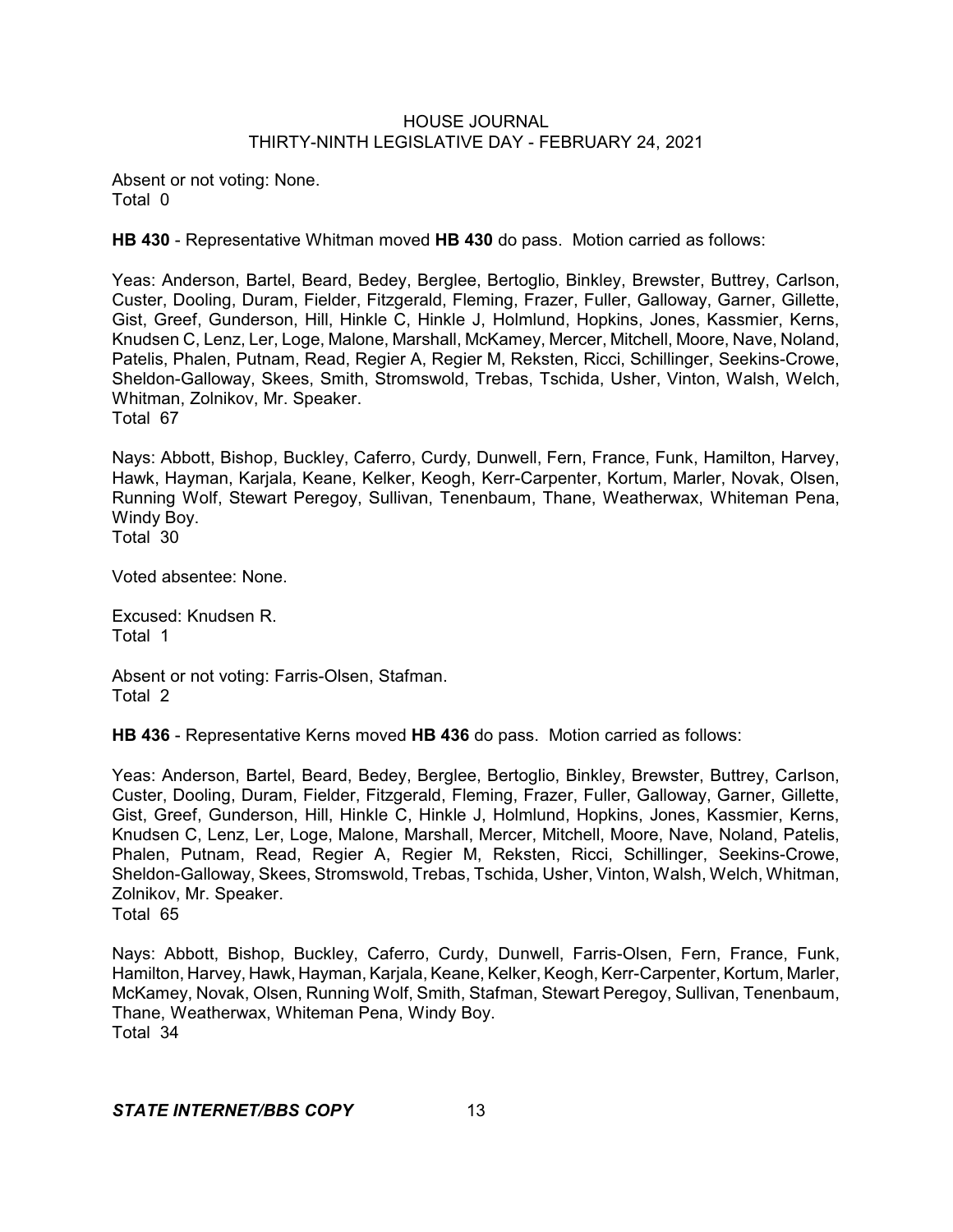Voted absentee: None.

Excused: Knudsen R. Total 1

Absent or not voting: None. Total 0

**HB 439** - Representative Galloway moved **HB 439** do pass. Motion carried as follows:

Yeas: Anderson, Bartel, Beard, Bedey, Berglee, Bertoglio, Binkley, Brewster, Buttrey, Carlson, Custer, Dooling, Duram, Fielder, Fitzgerald, Fleming, Frazer, Fuller, Galloway, Garner, Gillette, Gist, Greef, Gunderson, Hill, Hinkle C, Hinkle J, Holmlund, Jones, Kassmier, Kerns, Knudsen C, Lenz, Ler, Loge, Malone, Marshall, McKamey, Mercer, Mitchell, Moore, Nave, Noland, Patelis, Phalen, Read, Regier A, Regier M, Reksten, Ricci, Schillinger, Seekins-Crowe, Sheldon-Galloway, Skees, Smith, Stromswold, Trebas, Tschida, Usher, Vinton, Walsh, Welch, Whitman, Zolnikov, Mr. Speaker.

Total 65

Nays: Abbott, Bishop, Buckley, Caferro, Curdy, Dunwell, Farris-Olsen, Fern, France, Funk, Hamilton, Harvey, Hawk, Hayman, Hopkins, Karjala, Keane, Kelker, Keogh, Kerr-Carpenter, Kortum, Marler, Novak, Olsen, Putnam, Running Wolf, Stafman, Stewart Peregoy, Sullivan, Tenenbaum, Thane, Weatherwax, Whiteman Pena, Windy Boy. Total 34

Voted absentee: None.

Excused: Knudsen R. Total 1

Absent or not voting: None. Total 0

**HB 451** - Representative Farris-Olsen moved **HB 451** do pass. Motion carried as follows:

Yeas: Abbott, Anderson, Bartel, Bedey, Berglee, Bertoglio, Binkley, Bishop, Brewster, Buckley, Buttrey, Caferro, Carlson, Curdy, Custer, Dooling, Dunwell, Duram, Farris-Olsen, Fern, Fitzgerald, Fleming, France, Frazer, Fuller, Funk, Garner, Gillette, Gist, Greef, Gunderson, Hamilton, Harvey, Hawk, Hayman, Hinkle C, Hinkle J, Holmlund, Jones, Karjala, Keane, Kelker, Keogh, Kerr-Carpenter, Knudsen C, Kortum, Lenz, Loge, Malone, Marler, Marshall, McKamey, Mercer, Moore, Noland, Novak, Olsen, Patelis, Phalen, Putnam, Regier A, Regier M, Reksten, Running Wolf, Seekins-Crowe, Skees, Stafman, Stewart Peregoy, Stromswold, Sullivan, Tenenbaum, Thane, Trebas, Usher, Vinton, Walsh, Weatherwax, Welch, Whiteman Pena, Whitman, Windy Boy, Zolnikov, Mr. Speaker. Total 83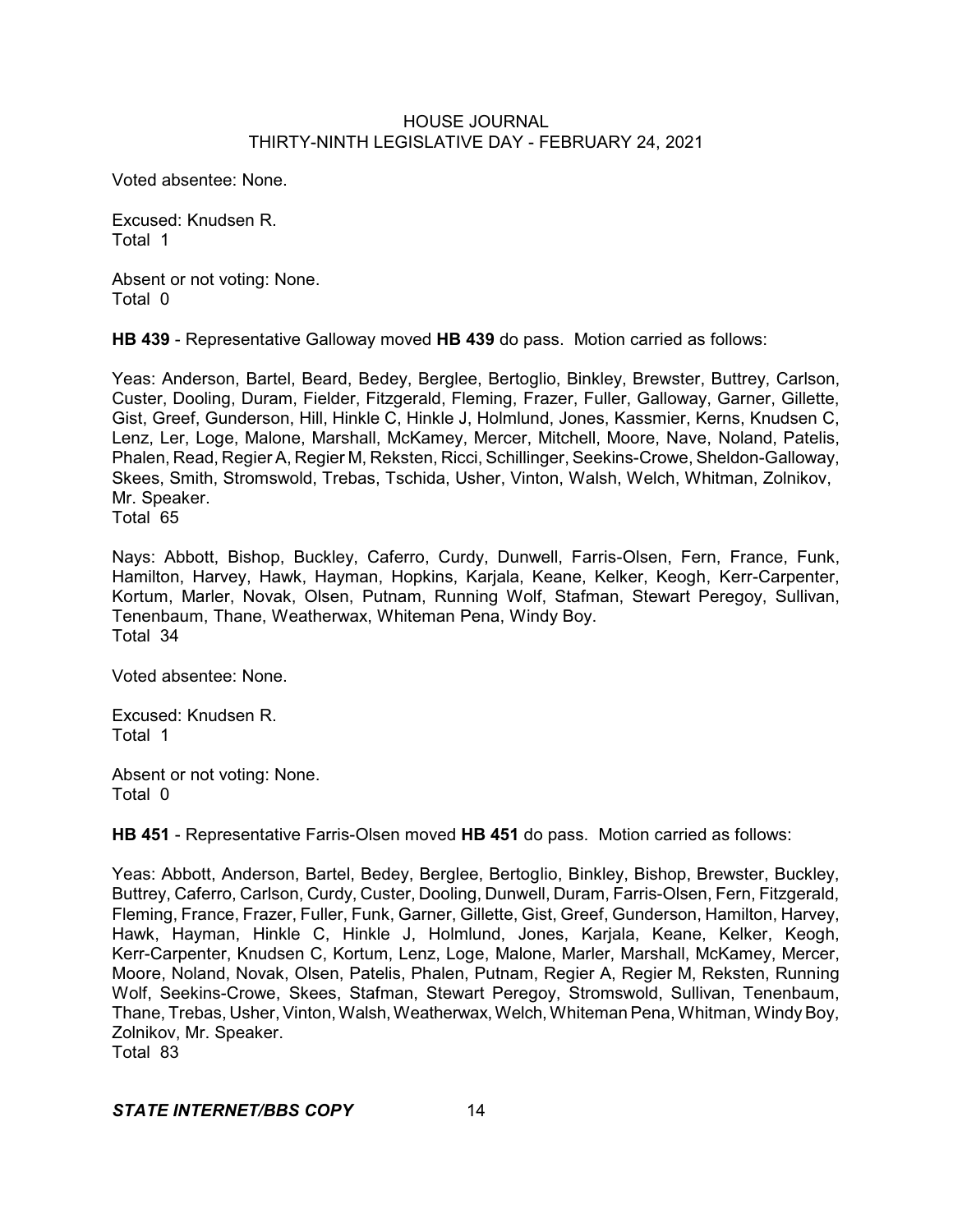Nays: Beard, Fielder, Galloway, Hill, Hopkins, Kassmier, Kerns, Ler, Mitchell, Nave, Read, Ricci, Schillinger, Sheldon-Galloway, Smith, Tschida. Total 16

Voted absentee: None.

Excused: Knudsen R. Total 1

Absent or not voting: None. Total 0

**HJR 9** - Representative Marshall moved **HJR 9** do pass. Motion carried as follows:

Yeas: Abbott, Anderson, Bartel, Beard, Bedey, Berglee, Bertoglio, Binkley, Bishop, Brewster, Buckley, Buttrey, Caferro, Carlson, Curdy, Custer, Dooling, Dunwell, Duram, Farris-Olsen, Fern, Fielder, Fitzgerald, Fleming, France, Frazer, Fuller, Funk, Galloway, Garner, Gillette, Gist, Greef, Gunderson, Harvey, Hawk, Hayman, Hill, Hinkle C, Hinkle J, Holmlund, Hopkins, Jones, Karjala, Kassmier, Keane, Kelker, Keogh, Kerns, Kerr-Carpenter, Knudsen C, Kortum, Lenz, Ler, Loge, Malone, Marler, Marshall, McKamey, Mitchell, Moore, Nave, Noland, Novak, Olsen, Patelis, Phalen, Putnam, Read, Regier A, Regier M, Reksten, Ricci, Running Wolf, Schillinger, Seekins-Crowe, Sheldon-Galloway, Skees, Smith, Stafman, Stromswold, Sullivan, Tenenbaum, Thane, Trebas, Tschida, Usher, Vinton, Walsh, Weatherwax, Welch, Whiteman Pena, Whitman, Windy Boy, Zolnikov, Mr. Speaker. Total 96

Nays: Hamilton, Mercer, Stewart Peregoy. Total 3

Voted absentee: None.

Excused: Knudsen R. Total 1

Absent or not voting: None. Total 0

Majority Leader Vinton moved the Committee rise and report. Motion carried. Committee arose. House resumed. Mr. Speaker presiding. Chair Tschida moved the Committee of the Whole report be adopted. Report adopted as follows:

Yeas: Abbott, Anderson, Bartel, Beard, Bedey, Berglee, Bertoglio, Binkley, Bishop, Brewster, Buckley, Buttrey, Caferro, Carlson, Curdy, Custer, Dooling, Dunwell, Duram, Farris-Olsen, Fern, Fielder, Fitzgerald, Fleming, France, Frazer, Fuller, Funk, Galloway, Garner, Gillette, Gist, Greef, Gunderson, Hamilton, Harvey, Hawk, Hayman, Hill, Hinkle C, Hinkle J, Holmlund, Hopkins, Jones, Kassmier, Keane, Kelker, Keogh, Kerns, Kerr-Carpenter, Knudsen C, Kortum, Lenz, Ler, Loge,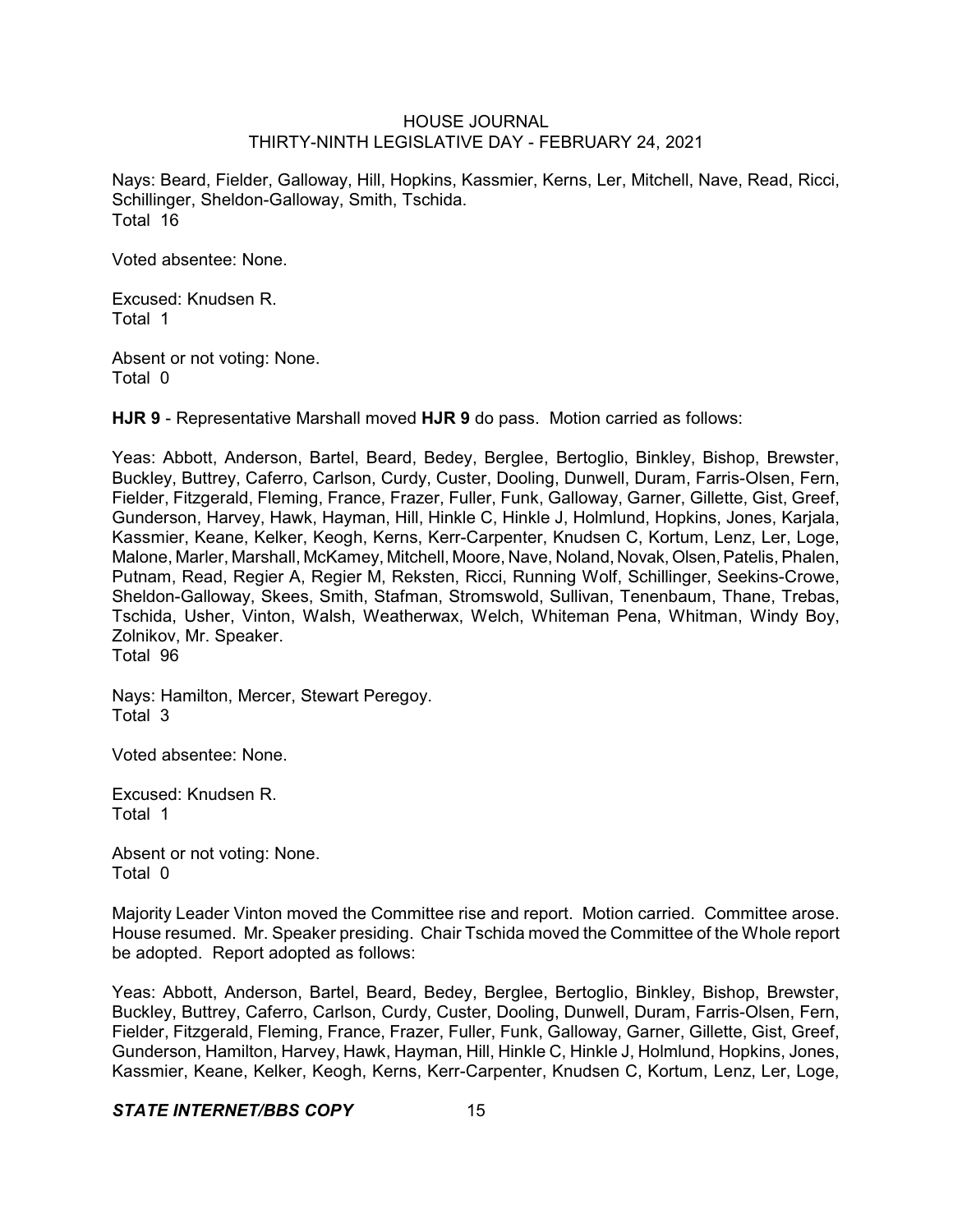Malone, Marler, Marshall, McKamey, Mercer, Mitchell, Moore, Nave, Noland, Novak, Patelis, Phalen, Putnam, Read, Regier A, Regier M, Reksten, Ricci, Running Wolf, Schillinger, Seekins-Crowe, Sheldon-Galloway, Skees, Smith, Stafman, Stewart Peregoy, Stromswold, Sullivan, Tenenbaum, Thane, Trebas, Usher, Vinton, Walsh, Weatherwax, Welch, Whiteman Pena, Whitman, Windy Boy, Zolnikov, Mr. Speaker. Total 96

Nays: Karjala, Olsen, Tschida. Total 3

Voted absentee: None.

Excused: Knudsen R. Total 1

Absent or not voting: None. Total 0

# **THIRD READING OF BILLS**

The following bills having been read three several times, title and history agreed to, were disposed of in the following manner:

**HB 115** passed as follows:

Yeas: Anderson, Bartel, Beard, Bedey, Berglee, Bertoglio, Binkley, Brewster, Buttrey, Carlson, Curdy, Custer, Dooling, Duram, Fern, Fielder, Fitzgerald, Fleming, France, Frazer, Fuller, Galloway, Garner, Gillette, Gist, Greef, Gunderson, Harvey, Hawk, Hill, Hinkle J, Holmlund, Jones, Kassmier, Keane, Kelker, Kerns, Knudsen C, Lenz, Ler, Loge, Malone, Marler, Marshall, McKamey, Mercer, Mitchell, Moore, Nave, Noland, Novak, Patelis, Phalen, Putnam, Read, Regier A, Regier M, Reksten, Ricci, Schillinger, Seekins-Crowe, Sheldon-Galloway, Skees, Stafman, Stromswold, Trebas, Tschida, Usher, Vinton, Walsh, Welch, Whitman, Zolnikov, Mr. Speaker. Total 74

Nays: Abbott, Bishop, Buckley, Caferro, Dunwell, Farris-Olsen, Funk, Hamilton, Hayman, Hinkle C, Hopkins, Karjala, Keogh, Kerr-Carpenter, Kortum, Olsen, Running Wolf, Smith, Stewart Peregoy, Sullivan, Tenenbaum, Thane, Weatherwax, Whiteman Pena, Windy Boy. Total 25

Voted absentee: None.

Excused: Knudsen R. Total 1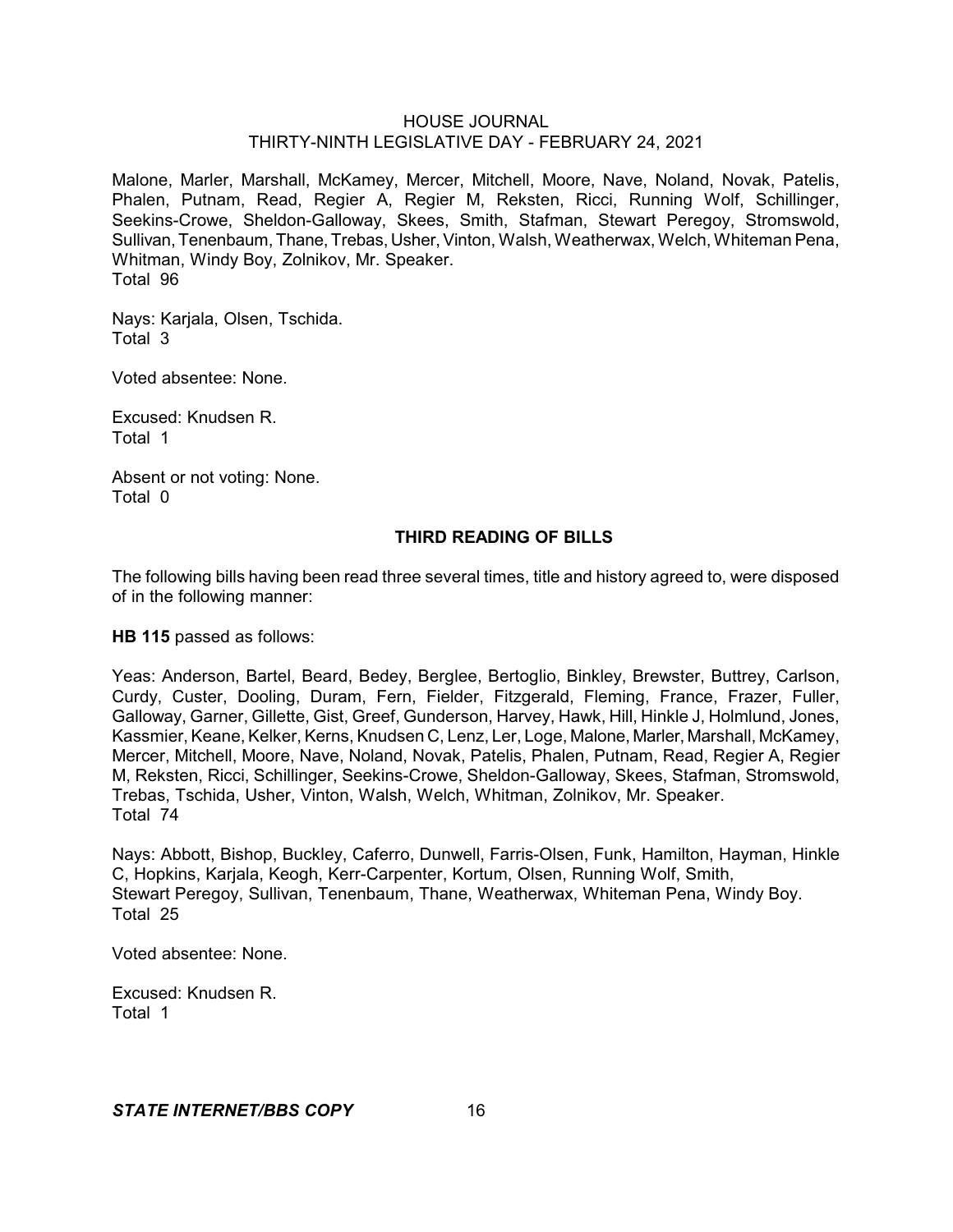Absent or not voting: None. Total 0

**HB 188** passed as follows:

Yeas: Anderson, Bartel, Beard, Bedey, Berglee, Bertoglio, Binkley, Brewster, Buckley, Buttrey, Caferro, Carlson, Curdy, Custer, Dooling, Duram, Fern, Fitzgerald, Fleming, France, Frazer, Fuller, Funk, Galloway, Garner, Gillette, Gist, Greef, Gunderson, Hawk, Hill, Hinkle C, Hinkle J, Holmlund, Hopkins, Jones, Kassmier, Keane, Kerns, Kerr-Carpenter, Knudsen C, Lenz, Ler, Loge, Malone, Marler, Marshall, McKamey, Mercer, Mitchell, Moore, Nave, Noland, Novak, Patelis, Phalen, Putnam, Read, Regier A, Regier M, Reksten, Ricci, Running Wolf, Schillinger, Seekins-Crowe, Smith, Stromswold, Trebas, Tschida, Usher, Vinton, Walsh, Weatherwax, Welch, Whiteman Pena, Whitman, Windy Boy, Mr. Speaker. Total 78

Nays: Abbott, Bishop, Dunwell, Farris-Olsen, Fielder, Hamilton, Harvey, Hayman, Karjala, Kelker, Keogh, Kortum, Olsen, Sheldon-Galloway, Skees, Stafman, Stewart Peregoy, Sullivan, Thane, Zolnikov. Total 20

Voted absentee: None.

Excused: Knudsen R. Total 1

Absent or not voting: Tenenbaum. Total 1

**HB 201** passed as follows:

Yeas: Anderson, Bartel, Beard, Bedey, Berglee, Bertoglio, Binkley, Buttrey, Carlson, Custer, Dooling, Duram, Fielder, Fitzgerald, Fleming, Frazer, Fuller, Galloway, Garner, Gillette, Gist, Greef, Gunderson, Hill, Hinkle C, Hinkle J, Holmlund, Hopkins, Jones, Kassmier, Kerns, Knudsen C, Lenz, Ler, Loge, Malone, Marshall, McKamey, Mercer, Mitchell, Moore, Nave, Noland, Patelis, Phalen, Putnam, Read, RegierA, Regier M, Reksten, Ricci, Schillinger, Seekins-Crowe, Sheldon-Galloway, Skees, Stromswold, Trebas, Tschida, Usher, Vinton, Walsh, Welch, Whitman, Zolnikov, Mr. Speaker. Total 65

Nays: Abbott, Bishop, Brewster, Buckley, Caferro, Curdy, Dunwell, Farris-Olsen, Fern, France, Funk, Hamilton, Harvey, Hawk, Hayman, Karjala, Keane, Kelker, Keogh, Kerr-Carpenter, Kortum, Marler, Novak, Olsen, Running Wolf, Smith, Stafman, Stewart Peregoy, Sullivan, Thane, Weatherwax, Whiteman Pena, Windy Boy. Total 33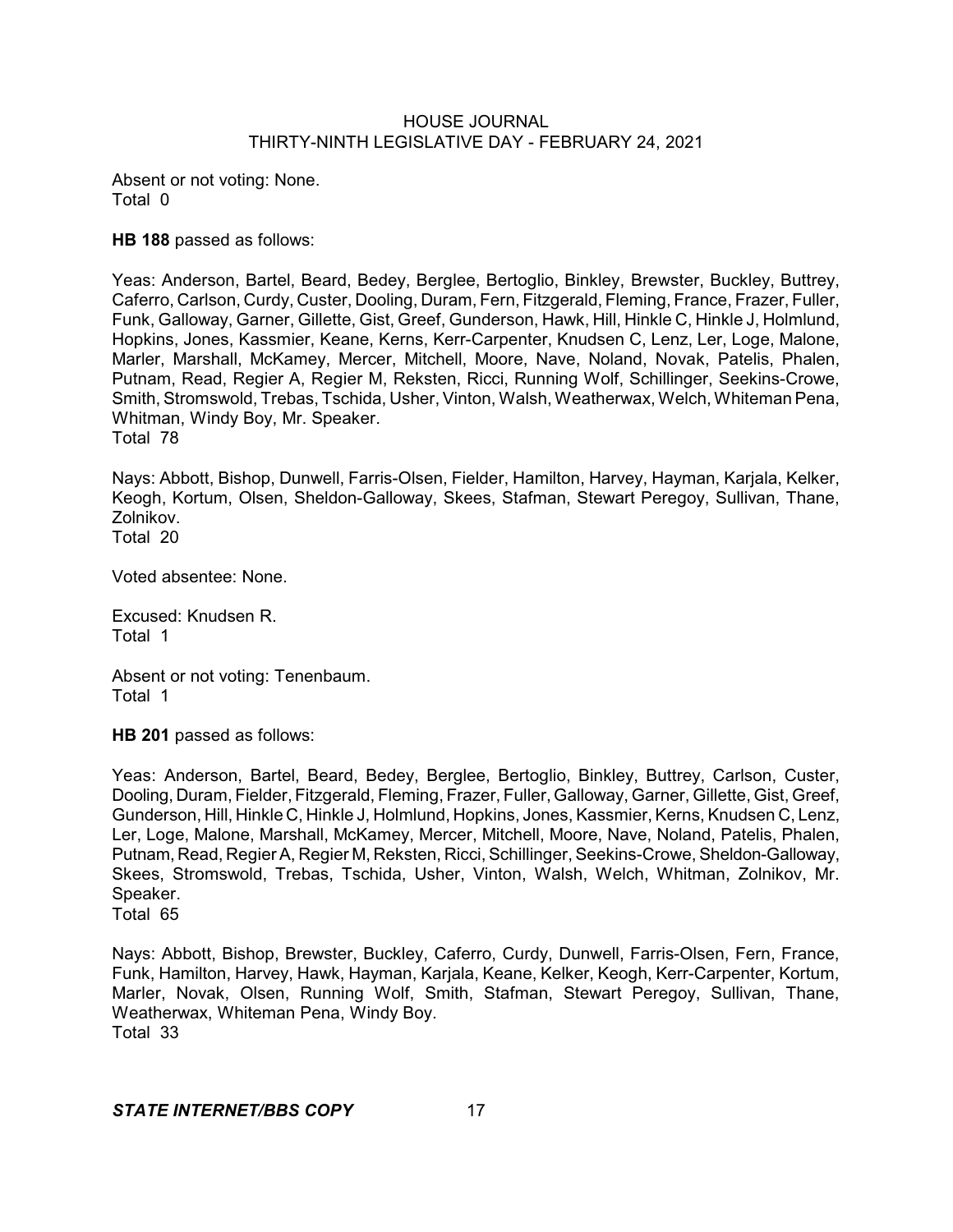Voted absentee: None.

Excused: Knudsen R. Total 1

Absent or not voting: Tenenbaum. Total 1

**HB 231** passed as follows:

Yeas: Anderson, Bartel, Beard, Bedey, Berglee, Bertoglio, Binkley, Brewster, Carlson, Custer, Dooling, Duram, Fern, Fielder, Fitzgerald, Fleming, Frazer, Fuller, Galloway, Gillette, Gist, Greef, Gunderson, Hamilton, Hill, Hinkle C, Hinkle J, Holmlund, Hopkins, Jones, Kassmier, Kerns, Kerr-Carpenter, Knudsen C, Lenz, Ler, Loge, Malone, Marshall, McKamey, Mercer, Mitchell, Moore, Nave, Noland, Patelis, Phalen, Putnam, Read, Regier A, Regier M, Reksten, Ricci, Schillinger, Seekins-Crowe, Sheldon-Galloway, Skees, Stromswold, Trebas, Tschida, Usher, Vinton, Walsh, Whitman, Zolnikov, Mr. Speaker. Total 66

Nays: Abbott, Bishop, Buckley, Buttrey, Caferro, Curdy, Dunwell, Farris-Olsen, France, Funk, Garner, Harvey, Hawk, Hayman, Keane, Kelker, Keogh, Kortum, Marler, Novak, Olsen, Running Wolf, Smith, Stafman, Stewart Peregoy, Sullivan, Thane, Weatherwax, Welch, Whiteman Pena, Windy Boy. Total 31

Voted absentee: None.

Excused: Knudsen R. Total 1

Absent or not voting: Karjala, Tenenbaum. Total 2

**HB 280** passed as follows:

Yeas: Abbott, Anderson, Bartel, Beard, Bedey, Berglee, Bertoglio, Binkley, Bishop, Brewster, Buckley, Buttrey, Carlson, Curdy, Custer, Dooling, Duram, Farris-Olsen, Fern, Fielder, Fitzgerald, Fleming, France, Frazer, Fuller, Funk, Galloway, Garner, Gillette, Gist, Greef, Gunderson, Hamilton, Hawk, Hill, Hinkle C, Hinkle J, Holmlund, Hopkins, Jones, Kassmier, Kelker, Keogh, Kerns, Kerr-Carpenter, Knudsen C, Kortum, Lenz, Ler, Loge, Malone, Marler, Marshall, McKamey, Mercer, Mitchell, Moore, Nave, Noland, Novak, Patelis, Phalen, Putnam, Read, Regier A, Regier M, Reksten, Ricci, Running Wolf, Schillinger, Seekins-Crowe, Sheldon-Galloway, Skees, Stafman, Stromswold, Sullivan, Thane, Trebas, Tschida, Usher, Vinton, Walsh, Weatherwax, Welch, Whiteman Pena, Whitman, Zolnikov, Mr. Speaker. Total 88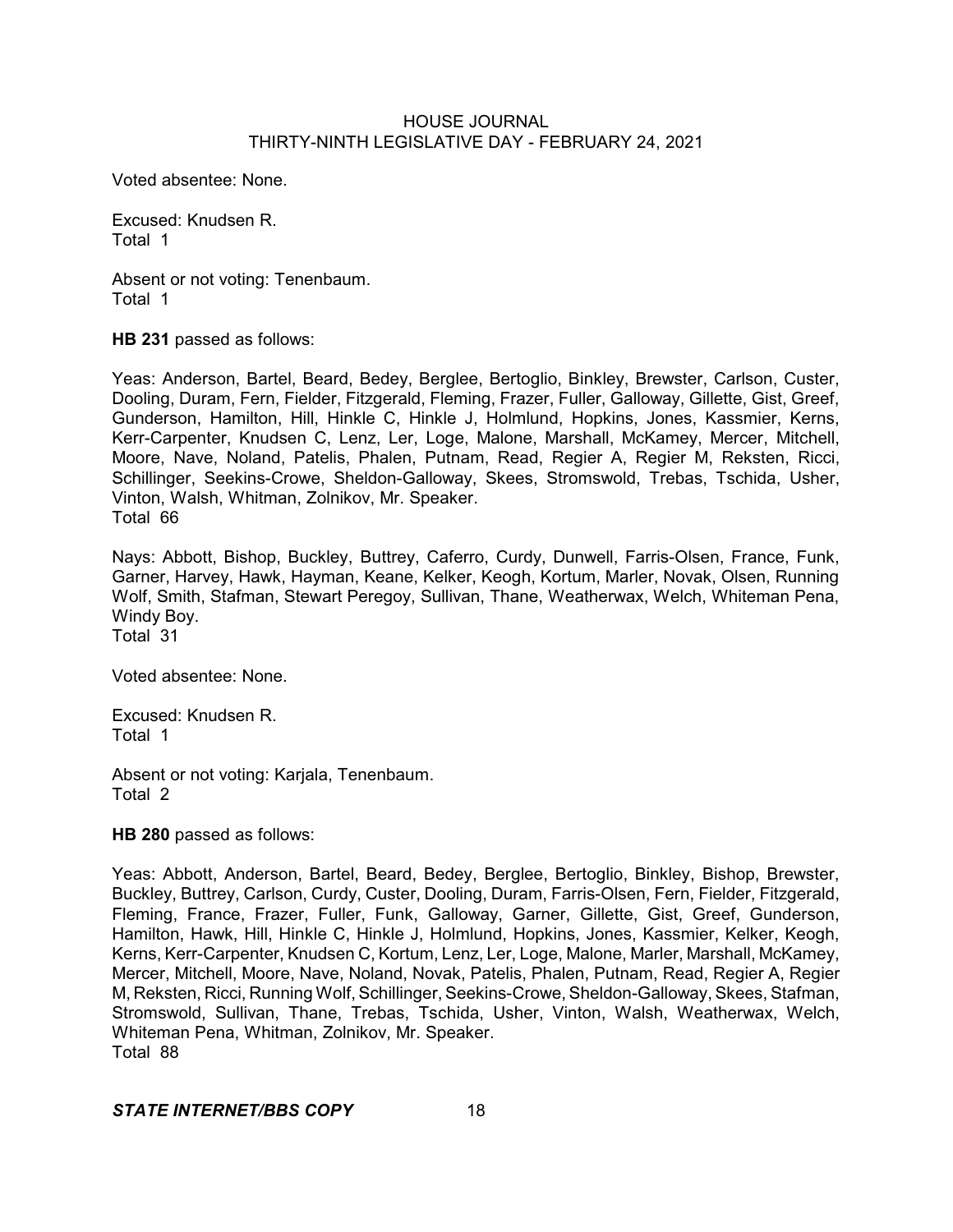Nays: Caferro, Dunwell, Harvey, Hayman, Karjala, Keane, Olsen, Smith, Stewart Peregoy, Windy Boy. Total 10

Voted absentee: None.

Excused: Knudsen R. Total 1

Absent or not voting: Tenenbaum. Total 1

**HB 285** passed as follows:

Yeas: Bartel, Beard, Bedey, Berglee, Bertoglio, Binkley, Brewster, Buttrey, Carlson, Dooling, Duram, Fielder, Fleming, Frazer, Fuller, Gillette, Gist, Gunderson, Hawk, Hill, Hinkle C, Hinkle J, Holmlund, Hopkins, Jones, Kassmier, Kerns, Kerr-Carpenter, Knudsen C, Lenz, Ler, Loge, Malone, Marshall, McKamey, Mercer, Mitchell, Nave, Patelis, Phalen, Read, Regier A, Regier M, Ricci, Schillinger, Seekins-Crowe, Skees, Stromswold, Trebas, Tschida, Usher, Vinton, Walsh, Zolnikov, Mr. Speaker.

Total 55

Nays: Abbott, Anderson, Bishop, Buckley, Caferro, Curdy, Custer, Dunwell, Farris-Olsen, Fern, Fitzgerald, France, Funk, Galloway, Garner, Greef, Hamilton, Harvey, Hayman, Karjala, Keane, Kelker, Keogh, Kortum, Marler, Moore, Noland, Novak, Olsen, Putnam, Reksten, Running Wolf, Sheldon-Galloway, Smith, Stafman, Stewart Peregoy, Sullivan, Thane, Weatherwax, Welch, Whiteman Pena, Whitman, Windy Boy. Total 43

Voted absentee: None.

Excused: Knudsen R. Total 1

Absent or not voting: Tenenbaum. Total 1

**HB 318** passed as follows:

Yeas: Anderson, Bartel, Beard, Bedey, Berglee, Bertoglio, Binkley, Buttrey, Carlson, Custer, Dooling, Duram, Fielder, Fitzgerald, Fleming, Frazer, Fuller, Galloway, Garner, Gillette, Gist, Greef, Gunderson, Hill, Hinkle C, Hinkle J, Holmlund, Hopkins, Jones, Kassmier, Kerns, Knudsen C, Lenz, Ler, Loge, Malone, Marshall, McKamey, Mercer, Mitchell, Moore, Nave, Noland, Patelis, Phalen,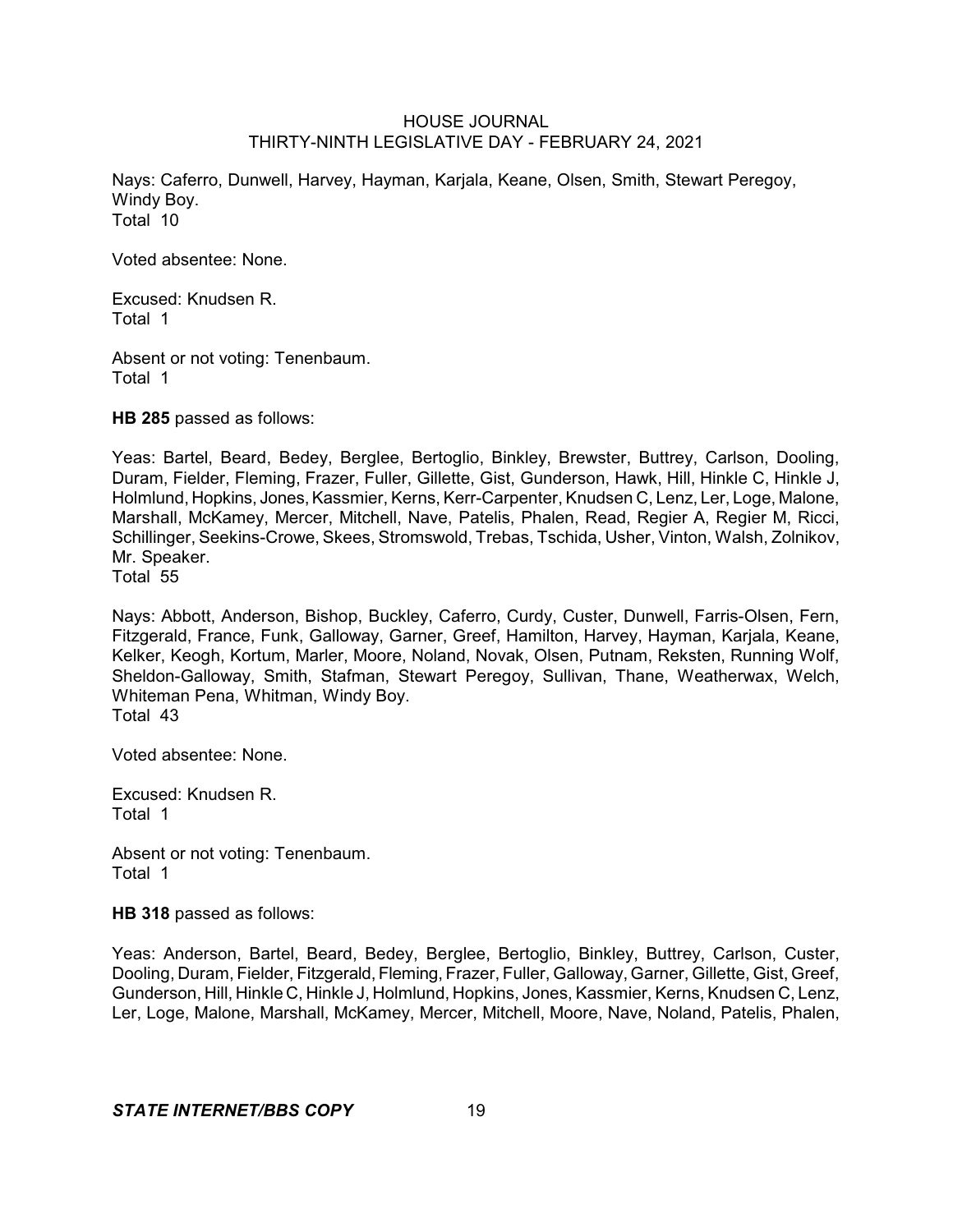Putnam, Read, RegierA, Regier M, Reksten, Ricci, Schillinger, Seekins-Crowe, Sheldon-Galloway, Skees, Stromswold, Trebas, Tschida, Usher, Vinton, Walsh, Welch, Whitman, Zolnikov, Mr. Speaker. Total 65

Nays: Abbott, Bishop, Brewster, Buckley, Caferro, Curdy, Dunwell, Farris-Olsen, Fern, France, Funk, Hamilton, Harvey, Hawk, Hayman, Karjala, Keane, Kelker, Keogh, Kerr-Carpenter, Kortum, Marler, Novak, Olsen, Running Wolf, Smith, Stafman, Stewart Peregoy, Sullivan, Thane, Weatherwax, Whiteman Pena, Windy Boy. Total 33

Voted absentee: None.

Excused: Knudsen R. Total 1

Absent or not voting: Tenenbaum. Total 1

**HB 341** passed as follows:

Yeas: Anderson, Bartel, Beard, Bedey, Berglee, Bertoglio, Binkley, Brewster, Buttrey, Caferro, Carlson, Curdy, Custer, Dooling, Dunwell, Duram, Fern, Fielder, Fitzgerald, Fleming, Frazer, Fuller, Funk, Galloway, Garner, Gillette, Gist, Greef, Gunderson, Hill, Hinkle C, Hinkle J, Holmlund, Hopkins, Jones, Karjala, Kassmier, Keane, Keogh, Kerns, Knudsen C, Lenz, Ler, Loge, Malone, Marshall, McKamey, Mercer, Mitchell, Moore, Nave, Noland, Novak, Patelis, Phalen, Read, Regier A, Regier M, Reksten, Ricci, Schillinger, Seekins-Crowe, Sheldon-Galloway, Skees, Stewart Peregoy, Stromswold, Sullivan, Trebas, Tschida, Usher, Vinton, Walsh, Welch, Whitman, Zolnikov, Mr. Speaker.

Total 76

Nays: Abbott, Bishop, Buckley, Farris-Olsen, France, Hamilton, Harvey, Hawk, Hayman, Kelker, Kerr-Carpenter, Kortum, Marler, Olsen, Putnam, Running Wolf, Smith, Stafman, Thane, Weatherwax, Whiteman Pena, Windy Boy. Total 22

Voted absentee: None.

Excused: Knudsen R. Total 1

Absent or not voting: Tenenbaum. Total 1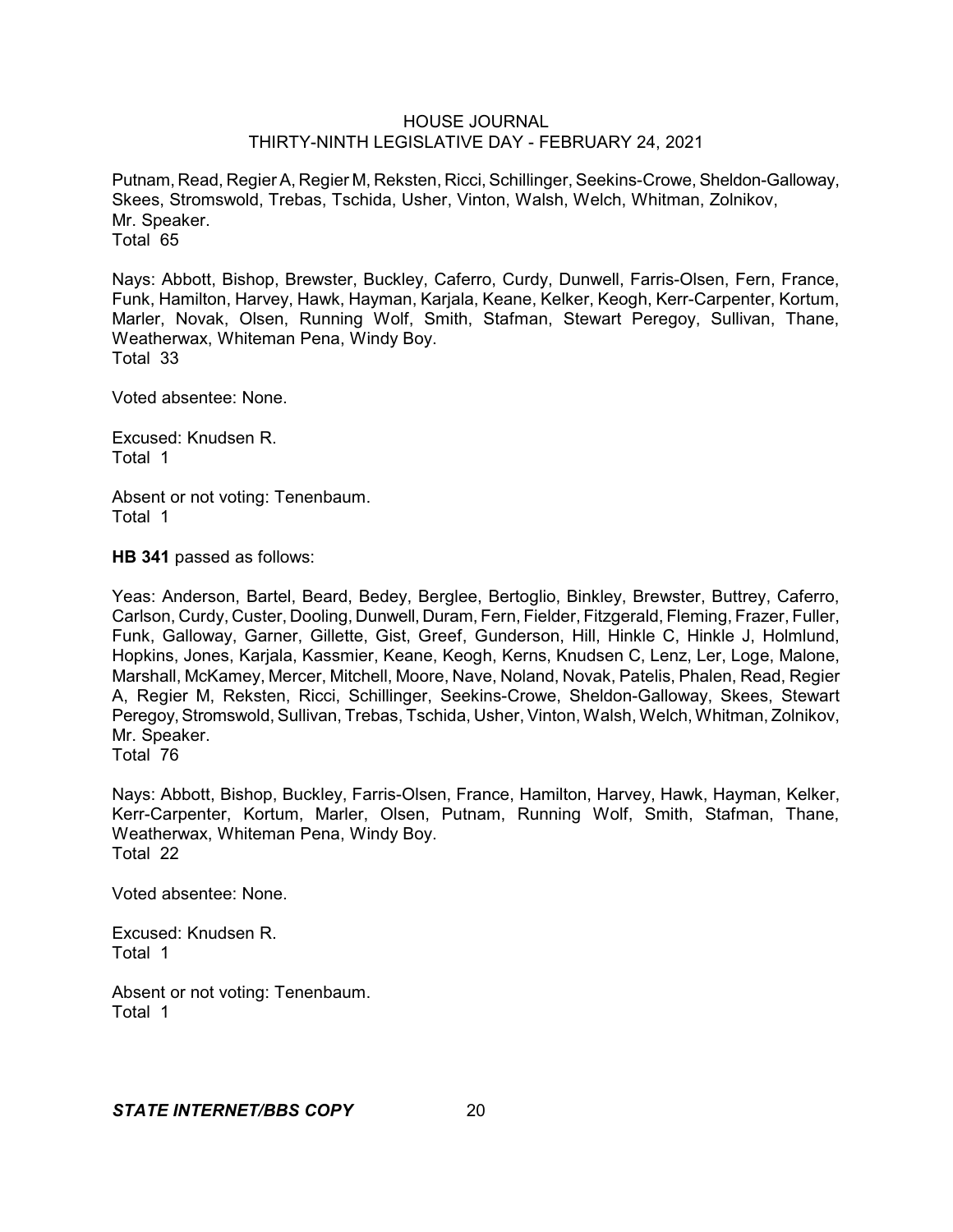**HB 353** passed as follows:

Yeas: Anderson, Bartel, Beard, Bedey, Berglee, Bertoglio, Binkley, Brewster, Buckley, Buttrey, Caferro, Carlson, Curdy, Custer, Dooling, Dunwell, Duram, Fern, Fielder, Fitzgerald, Fleming, France, Frazer, Fuller, Funk, Galloway, Garner,Gillette, Gist, Greef, Gunderson, Hamilton, Harvey, Hawk, Hill, Hinkle C, Hinkle J, Holmlund, Hopkins, Jones, Karjala, Kassmier, Keane, Keogh, Kerns, Kerr-Carpenter, Knudsen C, Kortum, Lenz, Ler, Loge, Malone, Marshall, McKamey, Mercer, Mitchell, Moore, Nave, Noland, Novak, Patelis, Phalen, Putnam, Read, Regier A, Regier M, Reksten, Ricci, Schillinger, Seekins-Crowe, Sheldon-Galloway, Skees, Smith, Stafman, Stromswold, Sullivan, Thane, Trebas, Tschida, Usher, Vinton, Walsh, Welch, Whitman, Zolnikov, Mr. Speaker. Total 86

Nays: Abbott, Bishop, Farris-Olsen, Hayman, Kelker, Marler, Olsen, Running Wolf, Stewart Peregoy, Weatherwax, Whiteman Pena, Windy Boy. Total 12

Voted absentee: None.

Excused: Knudsen R. Total 1

Absent or not voting: Tenenbaum. Total 1

**HB 368** passed as follows:

Yeas: Abbott, Anderson, Bartel, Beard, Bedey, Berglee, Bertoglio, Bishop, Brewster, Buckley, Buttrey, Caferro, Carlson, Curdy, Custer, Dooling, Dunwell, Duram, Farris-Olsen, Fern, Fielder, Fitzgerald, Fleming, France, Frazer, Fuller, Funk, Galloway, Garner, Gillette, Gist, Greef, Gunderson, Hamilton, Hayman, Hill, Hinkle C, Hinkle J, Holmlund, Hopkins, Jones, Karjala, Kassmier, Keane, Kelker, Keogh, Kerns, Kerr-Carpenter, Knudsen C, Kortum, Ler, Loge, Malone, Marler, Marshall, McKamey, Mercer, Mitchell, Moore, Nave, Noland, Novak, Olsen, Patelis, Phalen, Putnam, Read, Regier A, Regier M, Reksten, Ricci, Running Wolf, Schillinger, Seekins-Crowe, Sheldon-Galloway, Skees, Smith, Stafman, Stromswold, Sullivan, Thane, Trebas, Tschida, Usher, Vinton, Walsh, Welch, Whiteman Pena, Whitman, Windy Boy, Zolnikov, Mr. Speaker. Total 92

Nays: Binkley, Harvey, Hawk, Lenz, Stewart Peregoy, Weatherwax. Total 6

Voted absentee: None.

Excused: Knudsen R. Total 1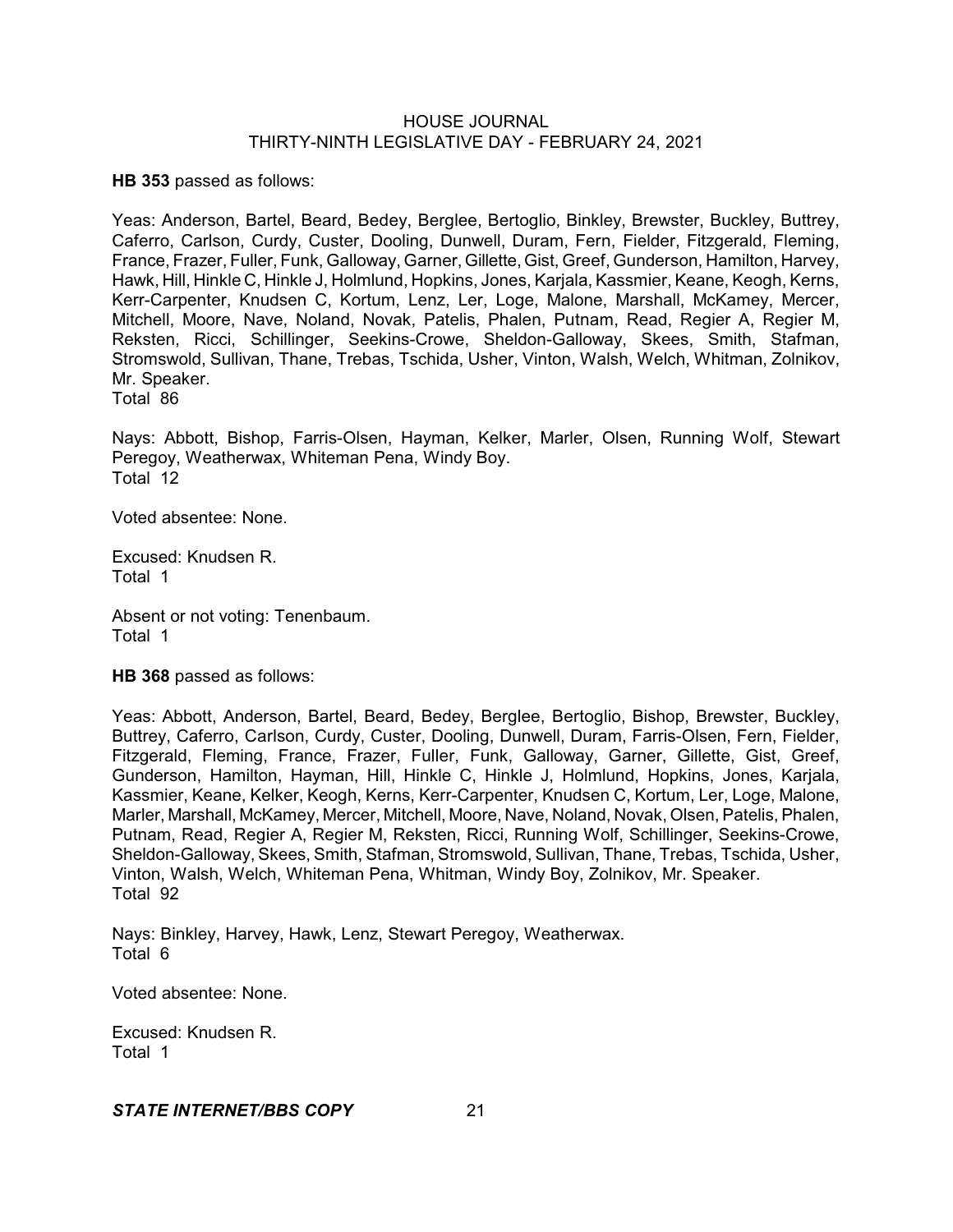Absent or not voting: Tenenbaum. Total 1

**HB 379** passed as follows:

Yeas: Anderson, Bartel, Beard, Bedey, Berglee, Bertoglio, Binkley, Brewster, Buckley, Buttrey, Carlson, Curdy, Custer, Dooling, Duram, Fielder, Fitzgerald, Fleming, Frazer, Fuller, Funk, Galloway, Garner, Gillette, Gist, Greef, Gunderson, Hill, Hinkle C, Hinkle J, Holmlund, Hopkins, Jones, Kassmier, Kerns, Knudsen C, Lenz, Ler, Loge, Malone, Marshall, McKamey, Mercer, Mitchell, Moore, Nave, Noland, Novak, Patelis, Phalen, Putnam, Read, Regier A, Regier M, Reksten, Ricci, Schillinger, Seekins-Crowe, Sheldon-Galloway, Skees, Stromswold, Trebas, Tschida, Usher, Vinton, Walsh, Welch, Whitman, Zolnikov, Mr. Speaker. Total 70

Nays: Abbott, Bishop, Caferro, Dunwell, Farris-Olsen, Fern, France, Hamilton, Harvey, Hawk, Hayman, Karjala, Keane, Kelker, Keogh, Kerr-Carpenter, Kortum, Marler, Olsen, Running Wolf, Smith, Stafman, Stewart Peregoy, Sullivan, Thane, Weatherwax, Whiteman Pena, Windy Boy. Total 28

Voted absentee: None.

Excused: Knudsen R. Total 1

Absent or not voting: Tenenbaum. Total 1

**HB 386** passed as follows:

Yeas: Anderson, Bartel, Beard, Bedey, Berglee, Bertoglio, Binkley, Brewster, Buckley, Buttrey, Caferro, Carlson, Curdy, Custer, Dooling, Duram, Fern, Fielder, Fitzgerald, Fleming, France, Frazer, Fuller, Funk, Galloway, Garner, Gillette, Gist, Greef, Gunderson, Harvey, Hawk, Hill, Hinkle C, Hinkle J, Holmlund, Hopkins, Jones, Karjala, Kassmier, Kelker, Kerns, Knudsen C, Kortum, Lenz, Ler, Loge, Malone, Marler, Marshall, McKamey, Mercer, Mitchell, Moore, Nave, Noland, Novak, Patelis, Phalen, Putnam, Read, Regier A, Regier M, Reksten, Ricci, Running Wolf, Schillinger, Seekins-Crowe, Sheldon-Galloway, Skees, Stafman, Stromswold, Sullivan, Thane, Trebas, Tschida, Usher, Vinton, Walsh, Weatherwax, Welch, Whitman, Windy Boy, Zolnikov, Mr. Speaker.

Total 85

Nays: Abbott, Bishop, Dunwell, Farris-Olsen, Hamilton, Hayman, Keane, Keogh, Kerr-Carpenter, Olsen, Smith, Stewart Peregoy, Whiteman Pena. Total 13

Voted absentee: None.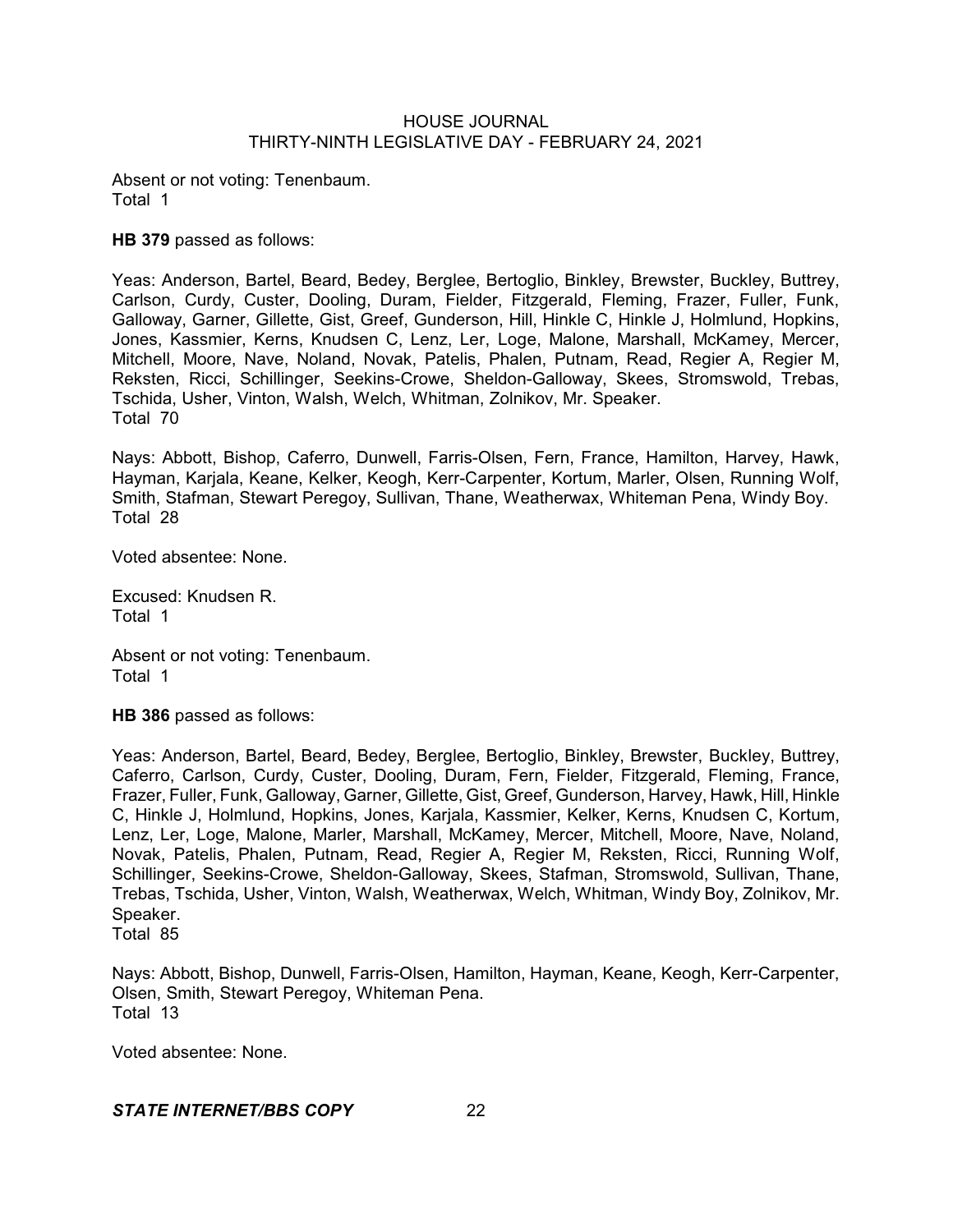Excused: Knudsen R. Total 1

Absent or not voting: Tenenbaum. Total 1

**HB 398** passed as follows:

Yeas: Abbott, Anderson, Bartel, Beard, Bedey, Berglee, Bertoglio, Binkley, Bishop, Brewster, Buckley, Buttrey, Carlson, Curdy, Custer, Dooling, Dunwell, Duram, Farris-Olsen, Fern, Fielder, Fitzgerald, Fleming, France, Frazer, Fuller, Galloway, Garner, Gillette, Gist, Greef, Gunderson, Hamilton, Harvey, Hawk, Hill, Hinkle C, Hinkle J, Holmlund, Hopkins, Jones, Karjala, Kassmier, Keane, Kelker, Keogh, Kerns, Kerr-Carpenter, Knudsen C, Kortum, Lenz, Ler, Loge, Malone, Marshall, McKamey, Mercer, Mitchell, Moore, Nave, Noland, Novak, Patelis, Phalen, Putnam, Read, Regier A, Regier M, Reksten, Ricci, Running Wolf, Schillinger, Seekins-Crowe, Sheldon-Galloway, Skees, Smith, Stafman, Stromswold, Sullivan, Thane, Trebas, Tschida, Usher, Vinton, Walsh, Weatherwax, Welch, Whitman, Windy Boy, Zolnikov, Mr. Speaker. Total 91

Nays: Caferro, Funk, Hayman, Marler, Olsen, Stewart Peregoy, Whiteman Pena. Total 7

Voted absentee: None.

Excused: Knudsen R. Total 1

Absent or not voting: Tenenbaum. Total 1

**HB 426** passed as follows:

Yeas: Anderson, Bartel, Beard, Bedey, Berglee, Bertoglio, Binkley, Brewster, Buckley, Buttrey, Carlson, Curdy, Custer, Dooling, Duram, Fern, Fielder, Fitzgerald, Fleming, Frazer, Fuller, Galloway, Garner, Gillette, Gist, Greef, Gunderson, Hamilton, Hawk, Hill, Hinkle C, Hinkle J, Holmlund, Hopkins, Jones, Kassmier, Kelker, Kerns, Knudsen C, Lenz, Ler, Loge, Malone, Marshall, McKamey, Mercer, Mitchell, Moore, Nave, Noland, Novak, Patelis, Phalen, Putnam, Read, Regier A, Regier M, Reksten, Ricci, Running Wolf, Schillinger, Seekins-Crowe, Sheldon-Galloway, Skees, Stafman, Stromswold, Trebas, Tschida, Usher, Vinton, Walsh, Welch, Whiteman Pena, Whitman, Zolnikov, Mr. Speaker. Total 76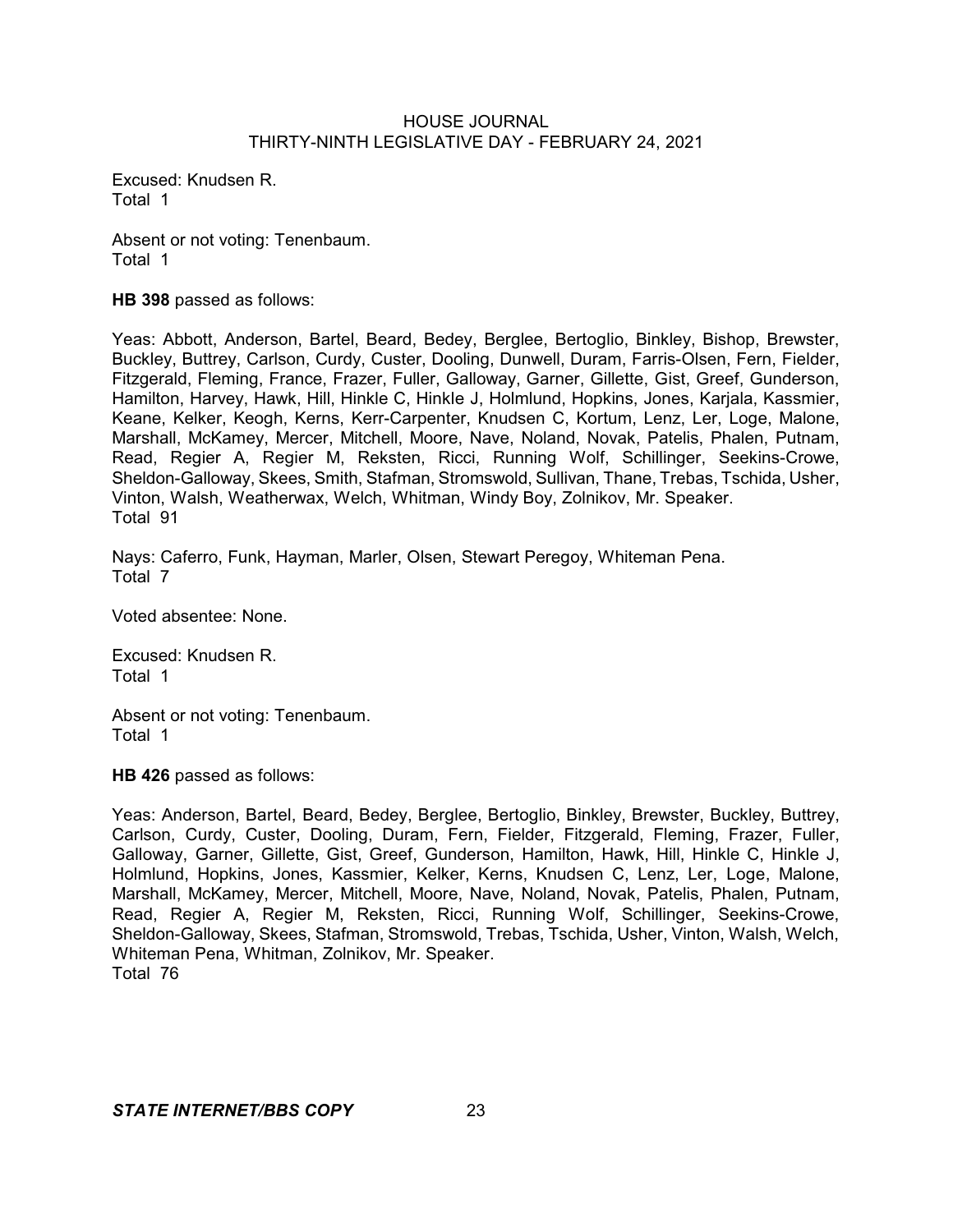Nays: Abbott, Bishop, Caferro, Dunwell, Farris-Olsen, France, Funk, Harvey, Hayman, Karjala, Keane, Keogh, Kerr-Carpenter, Kortum, Marler, Olsen, Smith, Stewart Peregoy, Sullivan, Thane, Weatherwax, Windy Boy. Total 22

Voted absentee: None.

Excused: Knudsen R. Total 1

Absent or not voting: Tenenbaum. Total 1

**HJR 7** adopted as follows:

Yeas: Abbott, Anderson, Bartel, Beard, Bedey, Berglee, Bertoglio, Binkley, Bishop, Brewster, Buckley, Buttrey, Caferro, Carlson, Curdy, Custer, Dooling, Dunwell, Duram, Farris-Olsen, Fern, Fielder, Fitzgerald, Fleming, France, Frazer, Fuller, Funk, Galloway, Garner, Gillette, Gist, Greef, Gunderson, Hamilton, Harvey, Hawk, Hayman, Hill, Hinkle C, Hinkle J, Holmlund, Hopkins, Jones, Karjala, Kassmier, Keane, Kelker, Keogh, Kerns, Kerr-Carpenter, Knudsen C, Kortum, Lenz, Ler, Loge, Malone, Marler, Marshall, McKamey, Mercer, Mitchell, Moore, Nave, Noland, Novak, Olsen, Patelis, Phalen, Putnam, Read, Regier A, Regier M, Reksten, Ricci, Running Wolf, Schillinger, Seekins-Crowe, Sheldon-Galloway, Skees, Smith, Stafman, Stewart Peregoy, Stromswold, Sullivan, Thane, Trebas, Tschida, Usher, Vinton, Walsh, Weatherwax, Welch, Whiteman Pena, Whitman, Windy Boy, Zolnikov, Mr. Speaker. Total 98

Nays: None. Total 0

Voted absentee: None.

Excused: Knudsen R. Total 1

Absent or not voting: Tenenbaum. Total 1

# **REPORTS OF STANDING COMMITTEES**

**APPROPRIATIONS** (Jones, Chair): 2/24/2021 **HB 50**, do pass. Report adopted.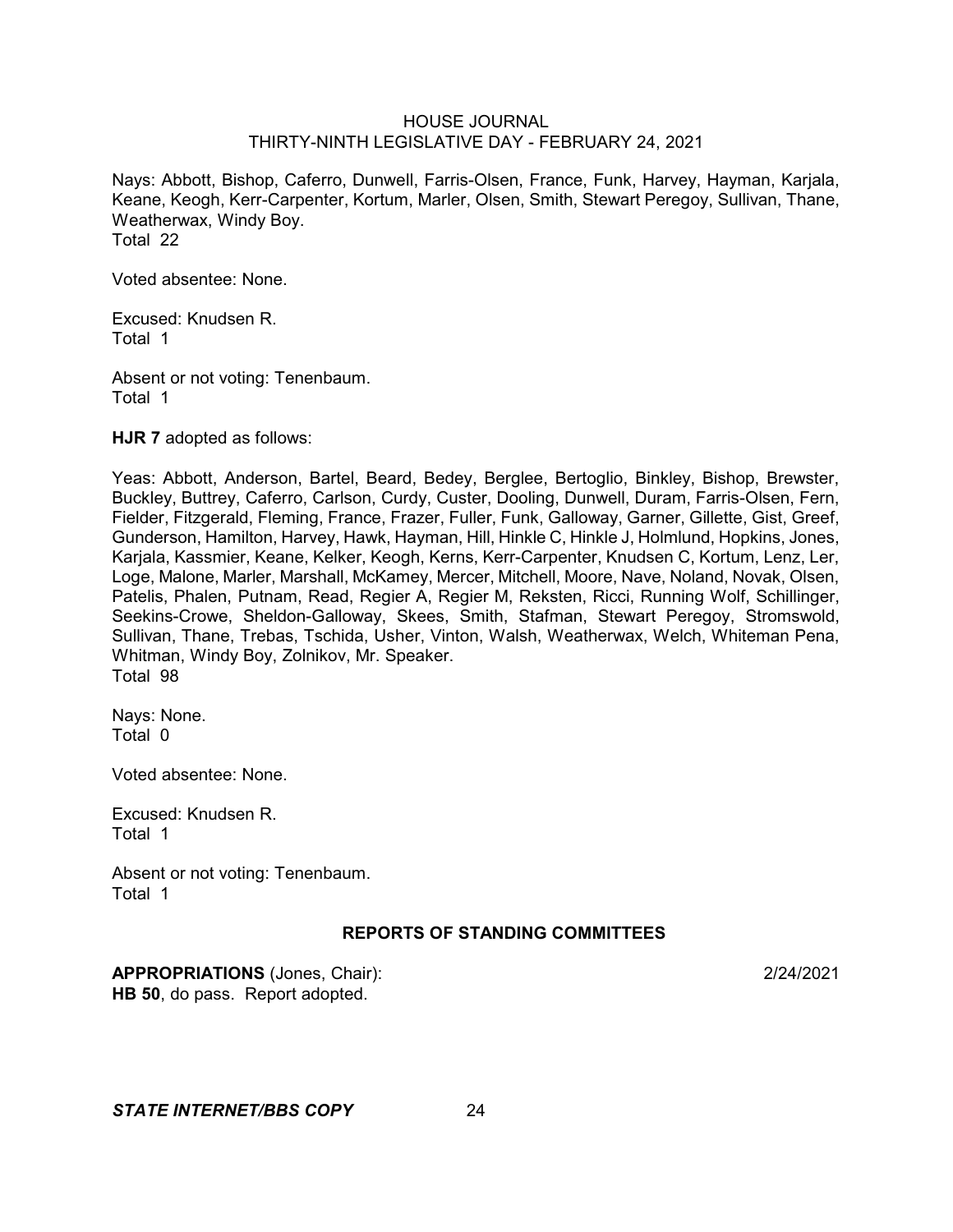**HB 92**, introduced bill, be amended as follows:

1. Title, line 9. Following: "LITIGATION;" Insert: "CREATING A STATE SPECIAL REVENUE ACCOUNT; PROVIDING A TRANSFER; PROVIDING AN APPROPRIATION;"

2. Page 1, line 14. Strike: "6" Insert: "7" 3. Page 1, line 25. Following: "originated" Insert: "to seek the relief provided for in [section 5]"

4. Page 1, line 27. Following: "claim" Insert: ", including a proffer establishing actual innocence"

5. Page 2, line 6. Strike: "6" Insert: "7"

6. Page 2, line 10. Strike: "6" Insert: "7"

7. Page 2.

Following: line 16

Insert: "(5) An individual who has been a prevailing party in a lawsuit in state or federal court that alleged facts which could establish a cognizable claim pursuant to [sections 1 through 7] may not be a claimant.

(6) An individual may not be a claimant if the individual litigated a lawsuit in state or federal court or settled a claim that alleged facts which could establish a cognizable claim pursuant to [sections 1 through 7], but:

(a) did not recover damages at trial;

(b) recovered damages in an amount less than the amount to which the person would be entitled under [section 5]; or

(c) had the case dismissed with prejudice."

8. Page 2, line 20. Strike: "6" Insert: "7"

9. Page 2, line 21. Strike: "6" Insert: "7"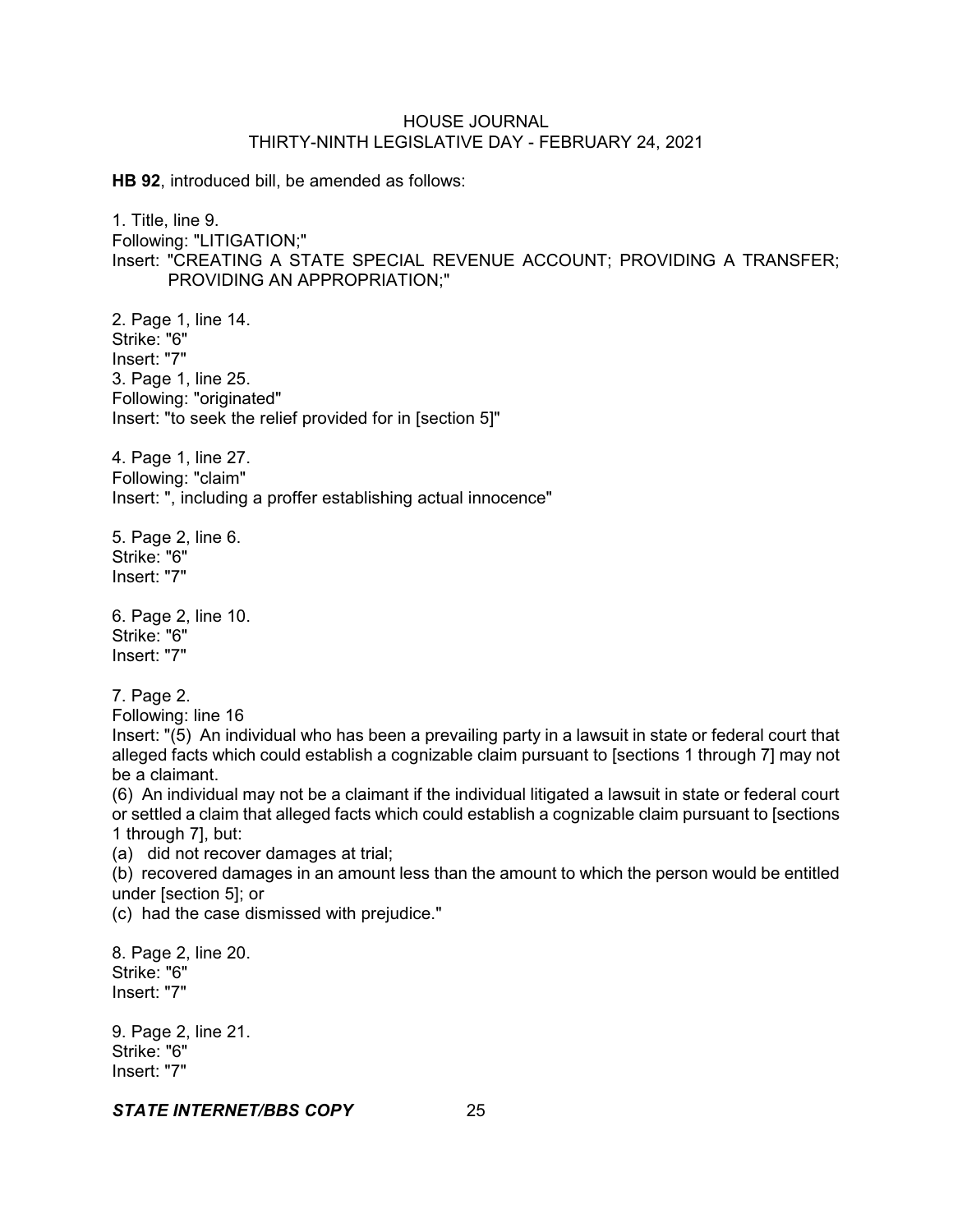10. Page 2, line 22. Strike: "6" Insert: "7" 11. Page 2, line 24. Strike: "6" Insert: "7" 12. Page 2, line 25. Strike: "6" Insert: "7" 13. Page 2, line 26. Strike: "a preponderance of the" Insert: "clear and convincing" 14. Page 3, line 19. Strike: "6" Insert: "7" 15. Page 3. Following: line 20 Insert: "(9) If, following the entry of the certificate of innocence and the related judgment, either the supreme court affirms the judgment or the state does not appeal the judgment, the claimant shall move to dismiss with prejudice any complaint pending in state or federal court related to the same subject in the claim filed pursuant to [section 2]." 16. Page 5, line 7. Strike: "6" Insert: "7" 17. Page 5, line 9. Strike: "An individual or political subdivision of the state is not responsible to pay damages, if any, and all" Insert: "All" 18. Page 5, line 10 through line 11. Strike: "OUT" on line 10 through "202" on line 11 Insert: "out of the account provided for in [section 7]" 19. Page 6, line 1. Strike: "6" Insert: "7" 20. Page 6, line 2.

Following: "\$25,000"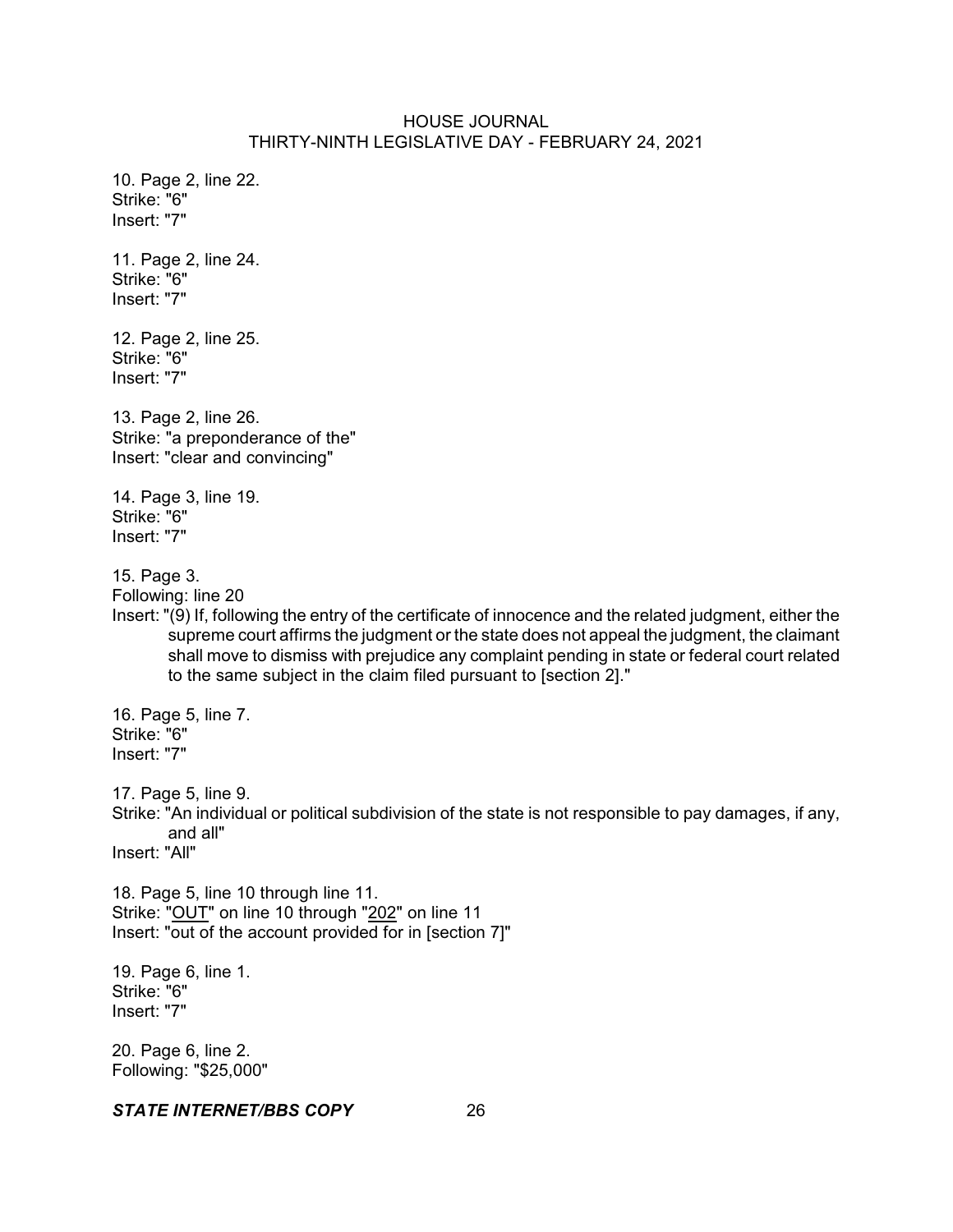Strike: ", unless a greater amount is authorized by the court upon a finding of good cause"

21. Page 6, line 3 through line 5. Strike: subsection (ii) in its entirety **Renumber:** subsequent subsections

22. Page 6, line 14. Strike: "6" Insert: "7" 23. Page 6, line 16. Following: "(1)" Strike: "If," Insert: "Except as provided in [section 2(5)], if"

24. Page 6, line 18. Following: "subject" Insert: "in the claim filed pursuant to [section 2]"

25. Page 6, line 19. Following: "subject" Insert: "as the claim filed pursuant to [section 2]"

26. Page 6, line 22. Strike: "6" Insert: "7"

27. Page 6, line 23. Strike: "entry an award to the state" Insert: "an entry to deduct this amount from an award pursuant to [section 5] to reflect the net damages owed to the claimant"

28. Page 6, line 24. Strike: "If" Insert: "Except as provided in [section 2(5)], if" **Strike:** "subsection (1) does not apply and if,"

29. Page 6, line 28. Following: "award" Insert: "pursuant to [section 5]"

30. Page 7. Following: line 4 Insert: "NEW SECTION. **Section 7. Exoneree compensation fund.** (1) There is an account in the state special revenue fund established in 17-2-102 known as the exoneree compensation fund.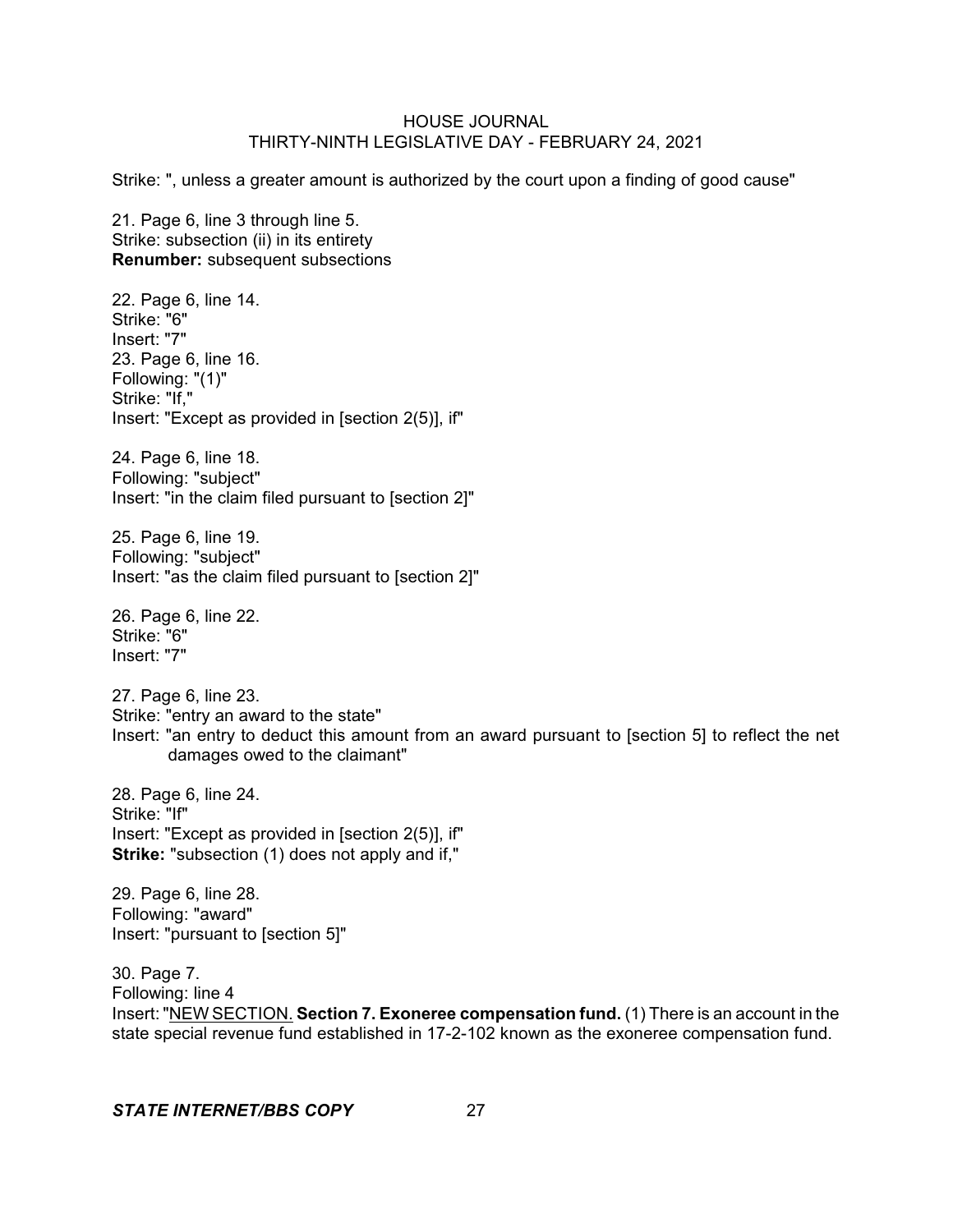(2) Money in this account may be used only to pay compensation awarded under [sections 1 through 7].

(3) The money in the account may be invested pursuant to Title 17, chapter 6. The income and earnings on the account must be deposited in the account." **Renumber:** subsequent sections

31. Page 7.

Following: line 16

Insert: "NEW SECTION. **Section 9. Transfer of funds.** By August 15, 2021, the state treasurer shall transfer \$700,000 from the general fund to the account established in [section 7]." Insert: "NEW SECTION. **Section 10. Appropriation.** For the biennium beginning July 1, 2021, there is appropriated \$700,000 to the department of administration from the account established in [section 7] for the purpose of paying compensation awarded under [sections 1 through 7]."

**Renumber:** subsequent sections

32. Page 7, line 17. Strike: "6" Insert: "7"

33. Page 7, line 18. Strike: "6" Insert: "7"

And, as amended, do pass. Report adopted.

**HB 244**, do pass. Report adopted. **HB 277**, do pass. Report adopted. **HB 425**, do pass. Report adopted.

**JUDICIARY** (Usher, Chair): 2/22/2021 **HB 435**, do pass. Report adopted.

**STATE ADMINISTRATION** (McKamey, Chair): 2/24/2021 **HB 441**, do pass. Report adopted. **HB 469**, do pass. Report adopted. **HB 491**, do pass. Report adopted. **HB 580**, introduced bill, be amended as follows:

1. Page 3, line 12. **Following:** "committee" **Strike:** ", including the outcome or outcomes it desires to effect"

And, as amended, do pass. Report adopted.